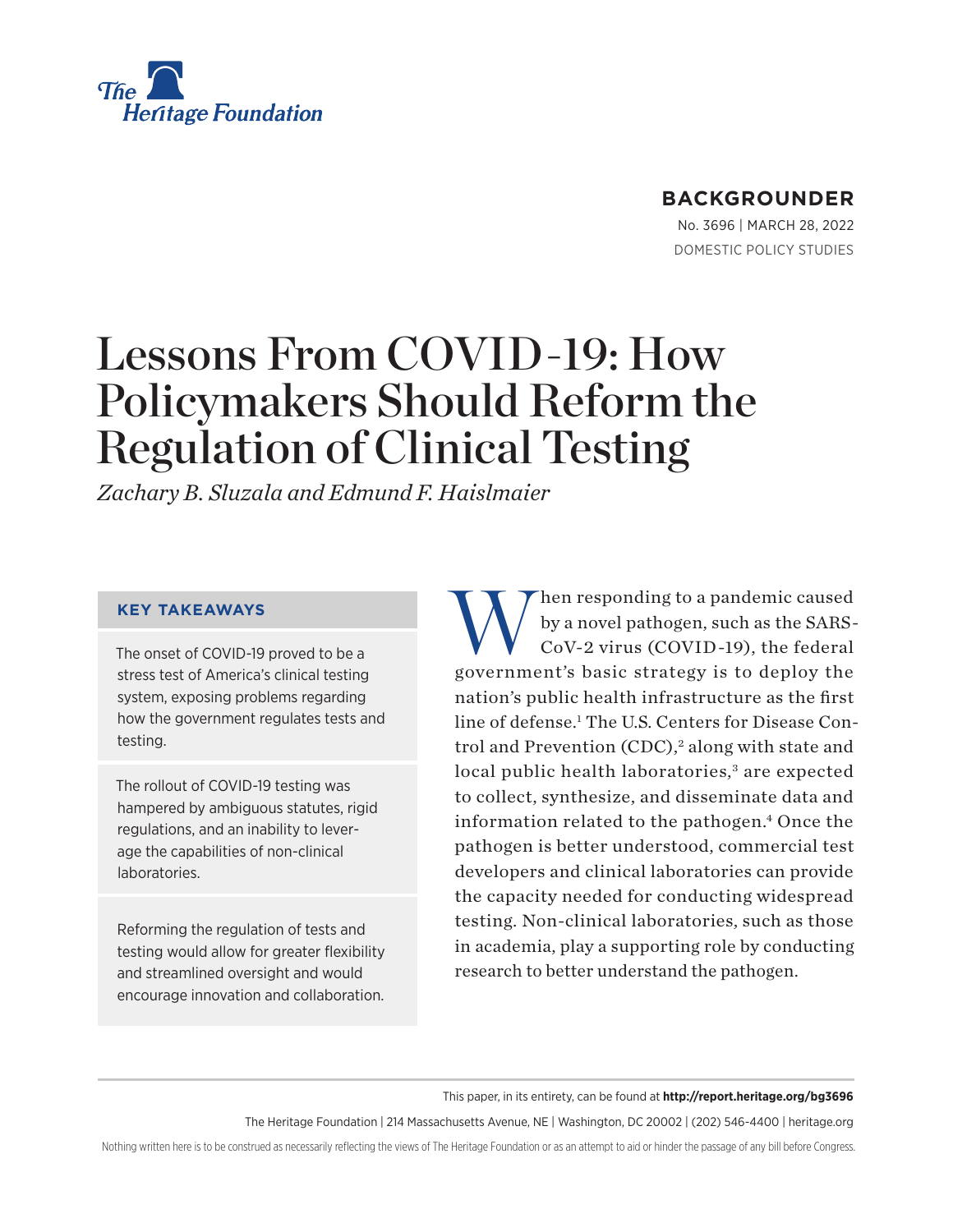# <span id="page-1-0"></span>How COVID-19 "Stress Tested" America's Testing System

The onset of COVID-19 proved to be a real-time stress test of this strategy. It revealed three sets of issues that inhibited a rapid response and which policymakers need to address: (1) statutory ambiguities regarding laboratory-developed tests that created uncertainty and confusion; (2) regulatory rigidities within the Clinical Laboratory Improvement Amendments (CLIA) that handicapped clinical laboratories' response capabilities; and (3) the absence of mechanisms for leveraging the resources and capabilities of non-clinical laboratories. Those problems were further compounded by the government's over-centralized approach to initial test development, production, and distribution.

Learning from experience with COVID-19, policymakers should reform the laws and regulations governing tests and testing to address these problems. Specifically, Congress and the U.S. Food and Drug Administration (FDA) should clarify statutory and regulatory frameworks regarding laboratory-developed tests, and the Centers for Medicare and Medicaid Services (CMS) should revise regulations both to provide clinical laboratories with greater flexibility to respond to emerging threats and situations and to provide qualified non-clinical laboratories and personnel the opportunity to utilize their testing expertise for clinical purposes. Federal policymakers should also make permanent a number of changes made to regulatory policies during COVID-19 that provided additional flexibility.

The government's oversight of clinical testing needs to be reformed to accommodate more decentralized, streamlined, and innovative approaches—and to remove inadvertent regulatory impediments.

### Overview of Testing

Broadly speaking, researchers and clinicians perform tests on biological samples (i.e., tissue, blood, saliva, hair, and urine, etc.)<sup>[5](#page-21-0)</sup> to collect, interpret, and evaluate data related to basic research, applied research, and medical care[.6](#page-21-0) Any given test consists of both its physical *components* and its *protocol*. The components include reagents (substances involved in chemical reactions) and any associated single-use supplies or multi-use equipment. The protocol is a set of specific instructions for using the components to perform the test and interpret the test results. Testing is conducted by trained personnel in various facilities, generally called laboratories, most of which fall into one or more of four broad groups: governmental, commercial, clinical, or academic.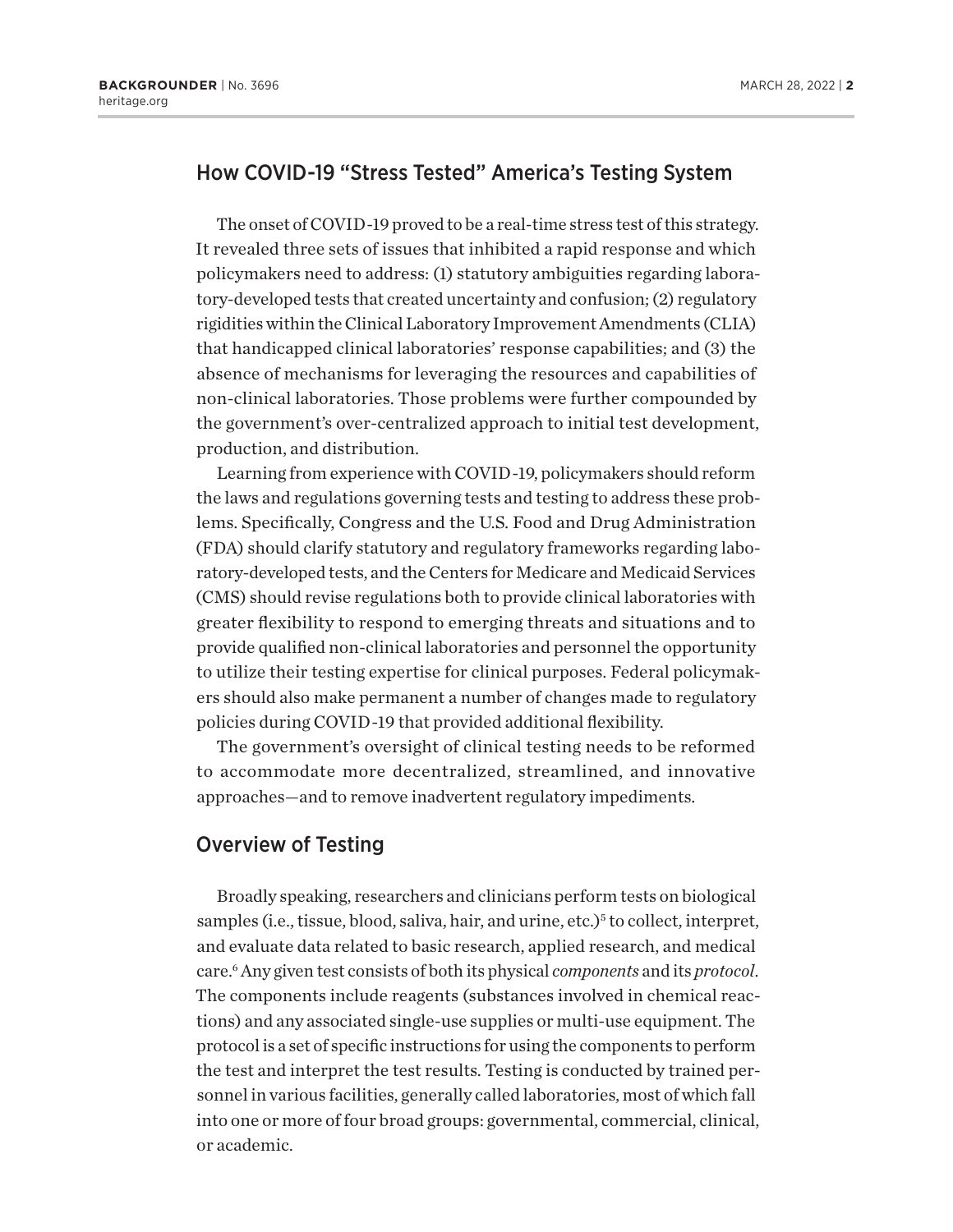#### TABLE 1

### **Common Test Performance Metrics**

Used when validating a test, constructing a reference panel, or devising positive and negative controls.

| <b>Metric</b>              | <b>Definition</b>                                                                                                                                                   | <b>Example</b>                                                                                                                                                                |
|----------------------------|---------------------------------------------------------------------------------------------------------------------------------------------------------------------|-------------------------------------------------------------------------------------------------------------------------------------------------------------------------------|
| Sensitivity                | The "true positive" rate of a test.                                                                                                                                 | When testing 100 samples known to have the<br>target substance, if the test returns 90 correct<br>positives and 10 false negatives, then the test<br>has 90% sensitivity.     |
| Specificity                | The "true negative" rate of a test.                                                                                                                                 | When testing 100 samples known to not have<br>the target substance, if the test returns 90<br>correct negatives and 10 false positives, then<br>the test has 90% specificity. |
| Reproducibility            | How reliably a test generates the same results<br>when repeated under the same conditions.                                                                          | If the same sample is tested 10 times, then<br>the test should return the same result (within<br>certain margins) all 10 times.                                               |
| <b>Analytical Validity</b> | Accuracy of test results.                                                                                                                                           | Tests with inadequate sensitivity or specific-<br>ity will generate inaccurate results and lose<br>analytical validity.                                                       |
| <b>Clinical Validity</b>   | Relative to the alternatives, how effectively<br>a particular test determines the presence,<br>absence of the substance, or the risk of the<br>disease or disorder. | When diagnosing COVID-19, a qRT-PCR test<br>is more clinically valid than an antibody test.                                                                                   |
| <b>Clinical Utility</b>    | Whether a test can provide helpful informa-<br>tion regarding disease diagnosis, treatment,<br>or prevention, and its benefits and risks of<br>erroneous results.   | If two tests are equally valid, both analytically<br>and clinically, then the test with less risk of<br>adverse consequences from test error has<br>higher clinical utility.  |
|                            |                                                                                                                                                                     | BG3696 $\blacksquare$ heritage.org                                                                                                                                            |

The same test can be used for different purposes. For instance, a test that measures cholesterol levels could be used in the context of basic research to determine the effects of cholesterol on cellular properties, in the context of applied research to determine the effectiveness of a new drug to regulate cholesterol, or in the context of medical care to determine a patient's risk of developing heart disease.

When a new test is developed, it must be *validated* using *positive and negative controls*. Positive controls are samples known to contain the target substance being tested for, while negative controls are known to not contain the substance. These controls are used to assess test performance and can also be used to assess the relative performance of two or more tests for the same substance. Table 1 summarizes key metrics used to validate a test.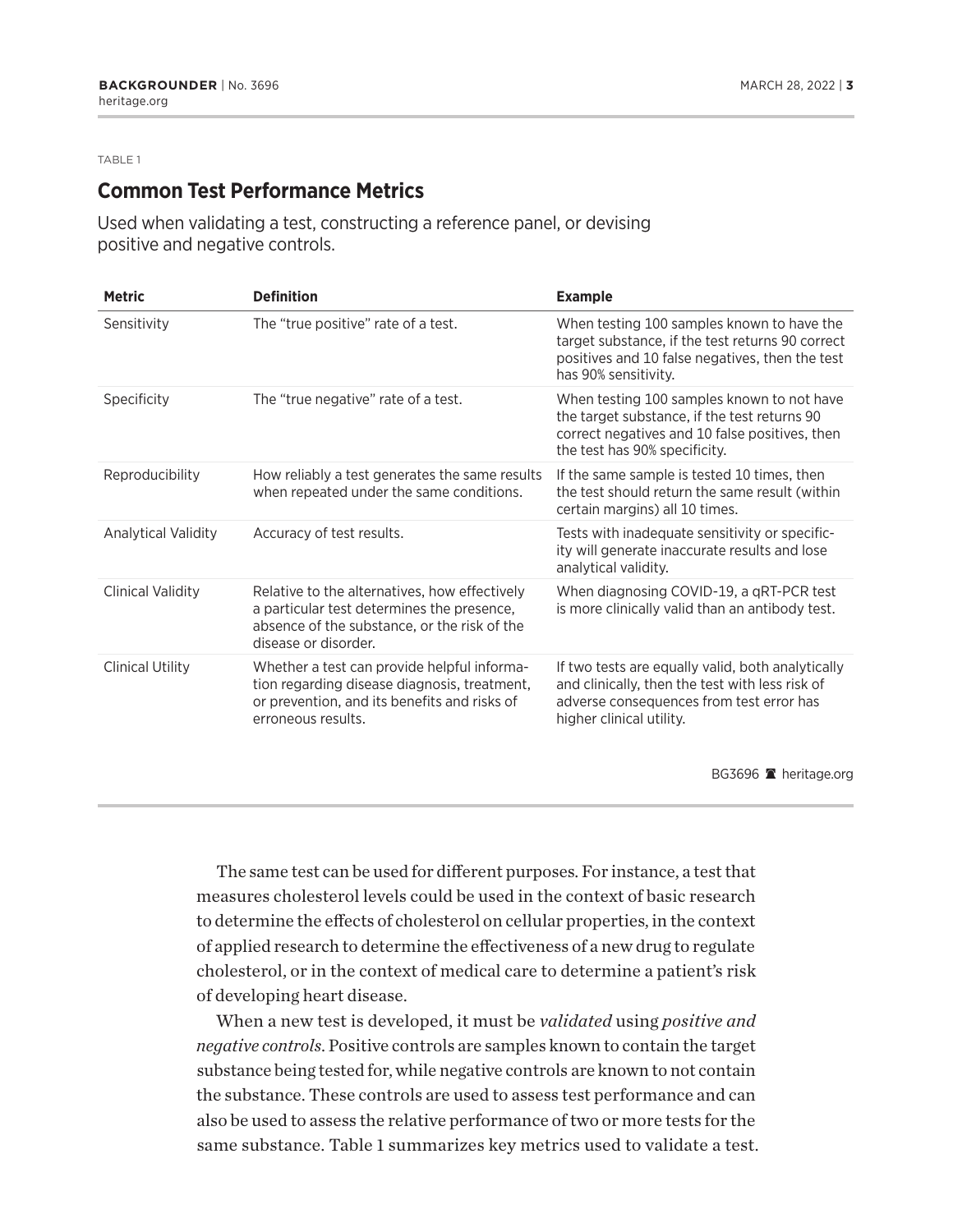<span id="page-3-0"></span>Once a test is appropriately validated, it can then be used with confidence that it will yield the desired information.

### The Regulation of Clinical Tests and Clinical Testing

Testing can be done for either research purposes or clinical purposes (i.e., patient care), and is subject to a number of different laws and regulations. Some, such as those governing the safe use of hazardous materials, are uni-versally applicable.<sup>[7](#page-21-0)</sup> Non-clinical testing is also subject to standards and requirements related to ethical considerations when conducting research on animal or human subjects.[8](#page-21-0) In the case of clinical testing, both the *tests* used and the *facilities and personnel* performing the tests are subject to regulation, but under two different statutes administered by two separate federal agencies. That long-standing division of authority and responsibility, while logical in some respects, has inadvertently created points of ambiguity and regulatory uncertainty, which were factors that contributed to America's delayed testing response to the COVID-19 pandemic.

Two main areas of federal law and regulation apply to testing done for clinical purposes. One consists of a set of provisions within the Food, Drug, and Cosmetic Act (FD&C) that applies to tests marketed for clinical use, and which is administered by the FDA.<sup>[9](#page-21-0)</sup> The other is the Clinical Laboratory Improvement Amendments of 1988, which applies to the personnel performing clinical tests and the facilities (laboratories) in which they work, and which is administered by the CMS.[10](#page-21-0)

While conceptually these are two separate and distinct regulatory regimes, there are instances where they overlap—resulting in statutory ambiguity and confusing regulations.

**Regulation of Clinical Tests.** Laboratory tests intended for use in disease diagnosis, treatment, or prevention are considered "in vitro diagnostics." Under the federal FD&C, in vitro diagnostics are classified as medical devices subject to FDA regulation, including pre-market analytical and clinical validity standards, pre-market approval, and post-market surveillance and adverse-event reporting requirements.<sup>[11](#page-21-0)</sup> Historically, these standards have been differentially applied to *commercial tests* and *laboratory-developed tests*. Commercial tests are developed with the intention of being marketed and distributed to, and used within, multiple laboratories. These tests are classified and regulated according to their relative complexity and risk of adverse consequences from erroneous results as Class I, II, or III, and their manufacture and marketing is subject to FDA medical device approval and regulatory requirements.<sup>12</sup>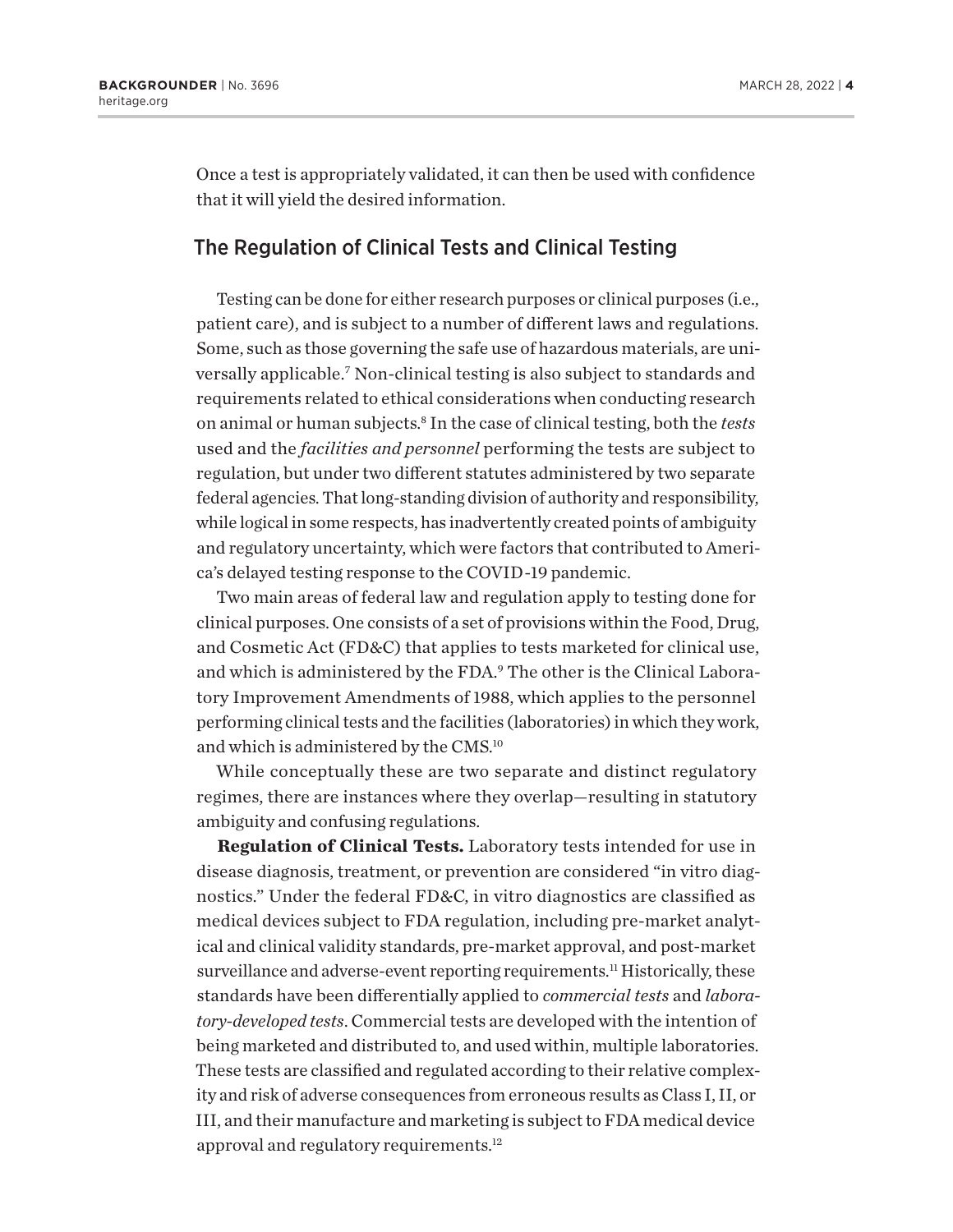<span id="page-4-0"></span>Once the FDA has approved a commercial test, it assigns it a "low," "moderate," or "high" complexity rating. If a moderate complexity test is simple and unlikely to generate an incorrect result, a test developer can apply for it to be classified as low complexity. These ratings also factor into CMS regulation of clinical laboratories and testing personnel under CLIA, as they are also used as the basis for determining the kinds of tests that any given clinical laboratory is permitted to perform and for defining the required proficiencies of testing personnel.<sup>13</sup>

In contrast, "laboratory-developed tests" are developed by a single laboratory with the intent of being used exclusively within that laboratory. There are four basic categories of laboratory-developed tests:

- Tests that are created entirely in-house with components and reagents assembled—and sometimes produced—within the laboratory. These are informally referred to as "home-brew tests."
- Tests that a laboratory develops in accordance with protocols developed by another laboratory.
- Tests for which the laboratory uses a commercial test but substitutes one or more components or reagents with ones made in the laboratory or sourced from a different vendor.
- Tests that modify the protocol of an existing test, but do not otherwise alter or substitute any components or reagents.<sup>[14](#page-21-0)</sup>

Under current regulations, all laboratory-developed tests are classified as "high complexity" by default. However, the FDA has historically exercised enforcement discretion to exempt most laboratory-developed tests from pre-market review requirements. This occurred because laboratory-developed tests are generally not marketed or widely distributed, and originally they had limited and simple applications. In recent years, as laboratory-developed tests have become more commonplace and technically complex, the FDA has determined that they warrant greater oversight.

In 2014, the FDA published draft guidance<sup>15</sup> regarding regulation of laboratory-developed tests but announced in 2016 that they would be delaying its finalization. This has since left laboratory-developed tests in a problematic and murky regulatory landscape.

**Regulation of Clinical Testing Facilities.** Labs that use in vitro diagnostics for clinical purposes, including both commercial tests and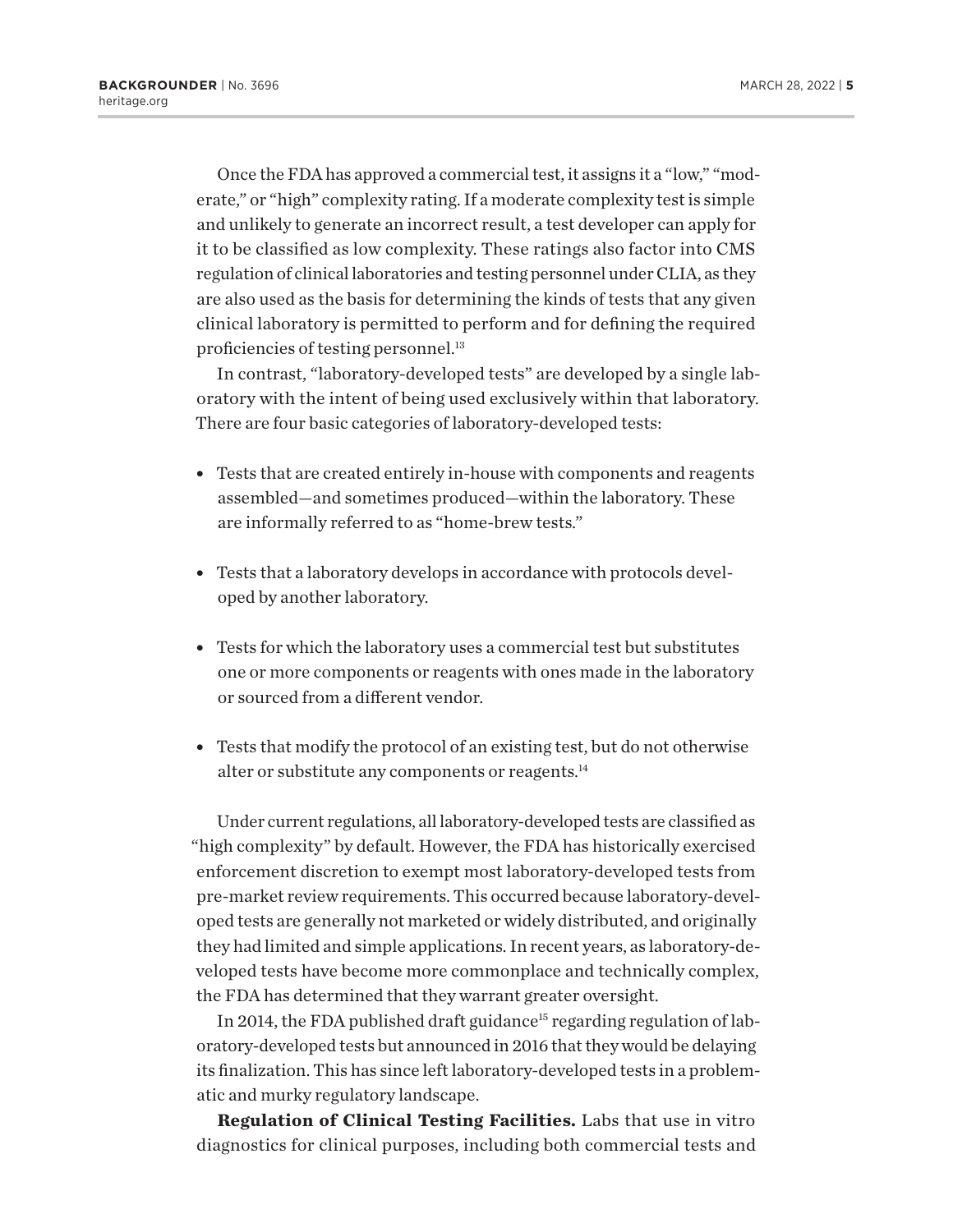<span id="page-5-0"></span>laboratory-developed tests, are considered *clinical laboratories* subject to the Clinical Laboratory Improvement Amendments of 1988.<sup>16</sup> CLIA began as the Clinical Laboratory Improvement Act of  $1967$ ,<sup>[17](#page-21-0)</sup> which primarily pertained to hospital and independent labs. When it was amended in 1988, Congress expanded its scope to include all labs performing clinical testing. CLIA provides the Secretary of Health and Human Services (HHS) broad discretion in implementing regulations regarding certification of clinical labs. HHS has assigned responsibility for different aspects of CLIA to the CMS, the CDC, and the FDA.[18](#page-21-0)

To become CLIA-certified, labs must describe the number, complexity, and types of tests being performed, meet facility and personnel qualifica-tion requirements, and make records available to HHS.<sup>[19](#page-21-0)</sup> They must also undergo inspections and perform proficiency testing measures demonstrating their test performance capabilities, as well as meet any additional state-level requirements. Labs are held to additional standards if they perform specialty or subspecialty testing (e.g., bacteriology, virology, or routine chemistry).

There are also more stringent qualification requirements for personnel who perform high-complexity tests, relative to those exclusively engaged in performing low-complexity testing. As of January 2022, there were 323,086 CLIA-regulated labs, with the most common (40 percent) being physician office laboratories. Other CLIA-regulated laboratories include government-run public health labs, commercial labs, hospital labs, pointof-care sites, and academic laboratories serving clinical roles.[20](#page-21-0)

Importantly, laboratories using in vitro diagnostics for *non-clinical*  purposes are not subject to CLIA. This means that different labs can use the same test, performed in the exact same manner, using the same type of samples, but the application of CLIA regulations to the laboratory will depend on whether the test was done for clinical or non-clinical purposes.

One effect of that distinction has been uncertainty and confusion with respect to the regulation of laboratory-developed tests. Specifically, because CLIA regulation is linked to the *purpose* for which testing is performed, laboratories and laboratory associations have long argued that laboratory-developed tests should be treated as *services* regulated by the CMS under CLIA—as opposed to being treated as *products* regulated by the FDA. As noted, the FDA has not finalized specific guidance on laboratory-developed test regulation, and Congress has so far failed to clarify the ambiguities entailed in applying the two statutes to laboratory-developed tests.<sup>21</sup>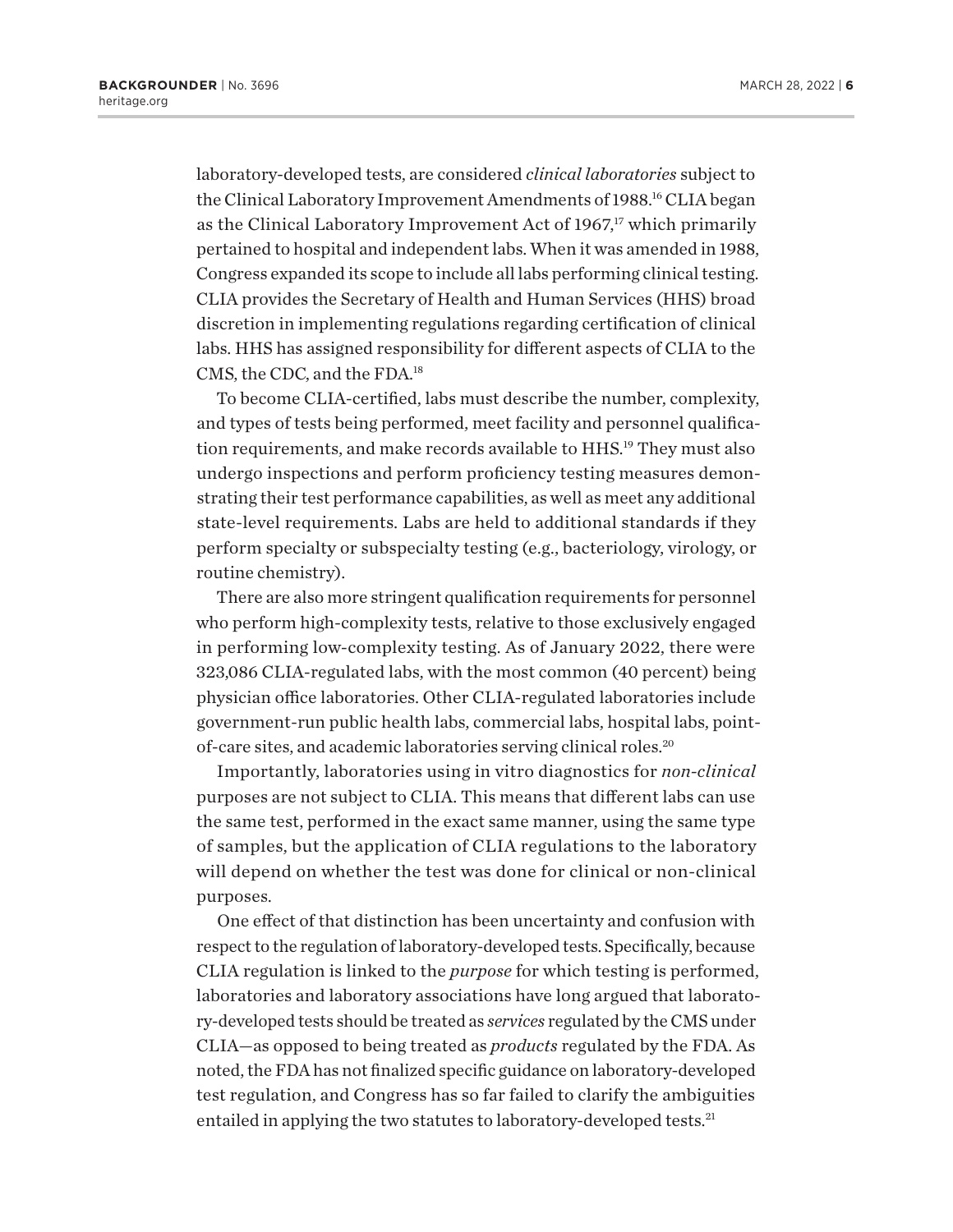### <span id="page-6-0"></span>Four Problems Exposed By COVID-19's "Stress Test" of America's Testing System

The COVID-19 pandemic revealed four key problems regarding the regulation of clinical laboratory tests and testing that contributed to America's delayed testing response.

**Problem One: Confusing and Vacillating Regulation of Laboratory-Developed Tests.** The Secretary of HHS formally declared COVID-19 to be a public health emergency on January 31,  $2020$ <sup>22</sup> On February 4, 2020, the Secretary also invoked provisions in the FD&C that authorize the FDA to grant emergency use authorizations (EUAs) to diagnostic tests prior to completing the normal review and approval processes.<sup>[23](#page-22-0)</sup>

That triggering of the FDA's authority to issue EUAs cut two ways. While it generally helped expedite the availability of commercially developed diagnostic tests, [24](#page-22-0) it paradoxically introduced increased regulatory rigidity for laboratory-developed tests. As noted, the FDA has typically exercised enforcement discretion regarding those tests, waiving pre-market review requirements. However, during public health emergencies, the FDA has applied EUA approval standards to both commercial tests and laboratory-developed tests.[25](#page-22-0) The real-world effect of that decision was that a laboratory that had developed its own COVID-19 test was prevented from using it—even in-house—without first navigating the FDA approval processes to obtain at least an EUA for its test.

This was particularly detrimental to America's early emergency response efforts, when public health laboratories found that they were unable to validate the CDC-developed COVID-19 tests due to contamination issues.<sup>26</sup> Because those tests were functionally useless, nearly all U.S. COVID-19 diagnostic testing had to instead be performed at CDC labs for several weeks during February of 2020 (the initial outbreak).<sup>27</sup> Yet public health labs that modified the flawed CDC test to address its deficiencies were *not* allowed to use their improved versions without first obtaining FDA approval, as their modifications would be regulated as "new" laboratory-developed tests[.28](#page-22-0) Requiring approval for use of laboratory-developed tests also prevented hospital laboratories from developing their own COVID-19 tests for in-house use—something that is common practice for other diseases.

On February 29, 2020, the FDA granted the New York Public Health Laboratory an EUA for its COVID-19 test. At the same time, the FDA implemented a notification process that permitted pre-approval use of certain validated tests by high-complexity CLIA labs.<sup>29</sup> Those decisions resulted in a rapid increase in the number of tests performed each day.<sup>[30](#page-22-0)</sup> (See Chart 1.)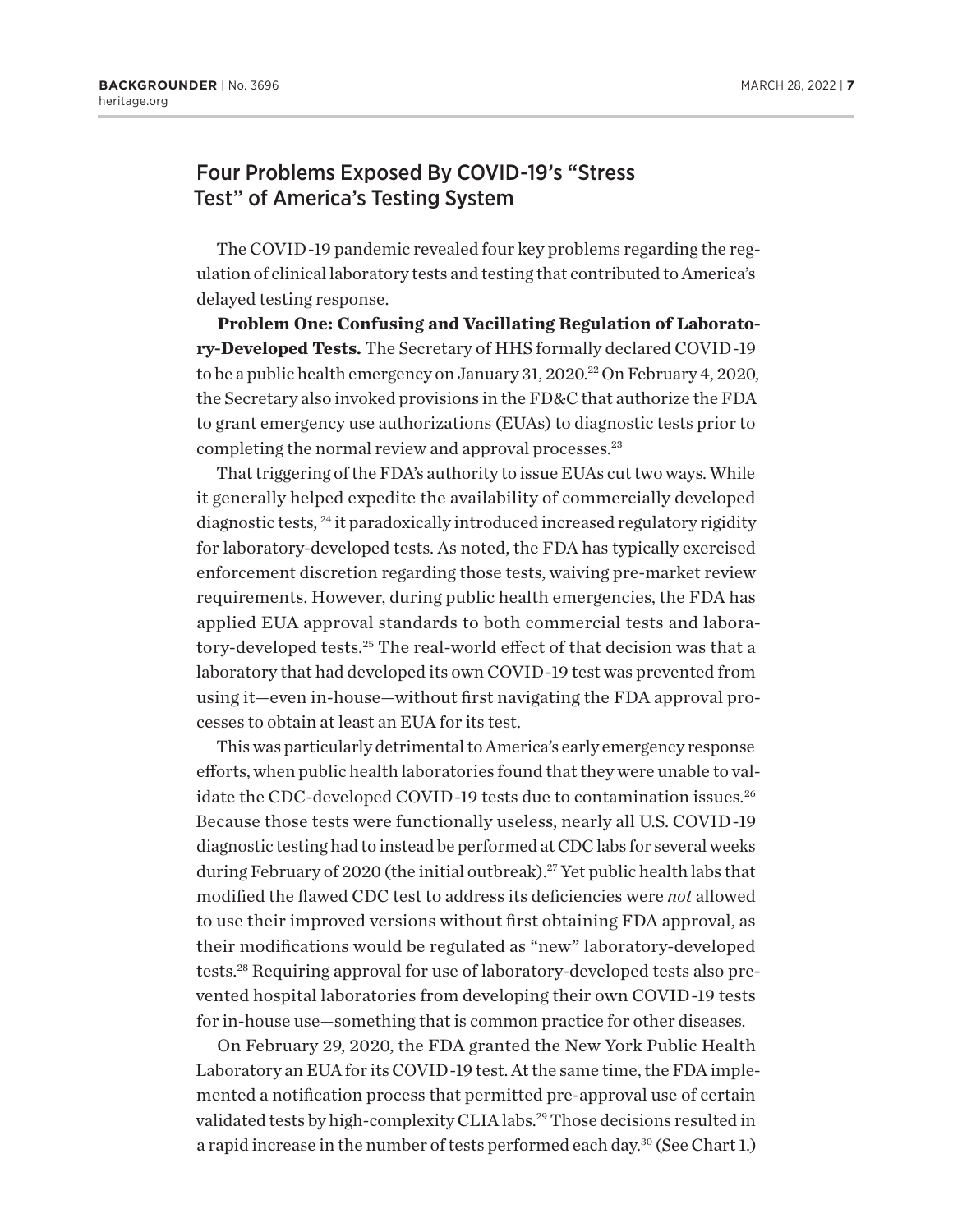#### CHART 1

# **America's Delayed Implementation of COVID-19 Molecular Testing**

#### **CDC**

After the CDC was granted an emergency use authorization (EUA), it actually began conducting fewer tests. On average, the agency conducted only 56 tests per day through early May.





#### **PUBLIC HEALTH LABS**

When state public health labs (PHLs) were no longer required to have their test results confirmed by the CDC, their testing rate increased.

#### DAILY TESTS CONDUCTED (SEVEN–DAY ROLLING AVERAGES)



#### **NON-GOVERNMENT VS. GOVERNMENT LABS**

Once commercial tests were granted EUAs, the number of tests conducted increased exponentially. From April through early May, non-government labs averaged 200,000 tests per day



SOURCES: Centers for Disease Control and Prevention, "Previous Testing Data May 12, 2020," https://www.cdc.gov/coronavirus/2019-ncov/cases-updates/ previous-testing-in-us.html (accessed December 5, 2021), and Centers for Disease Control and Prevention, "COVID Data Tracker," https://covid.cdc.gov/ covid-data-tracker/#datatracker-home (accessed December 5, 2021).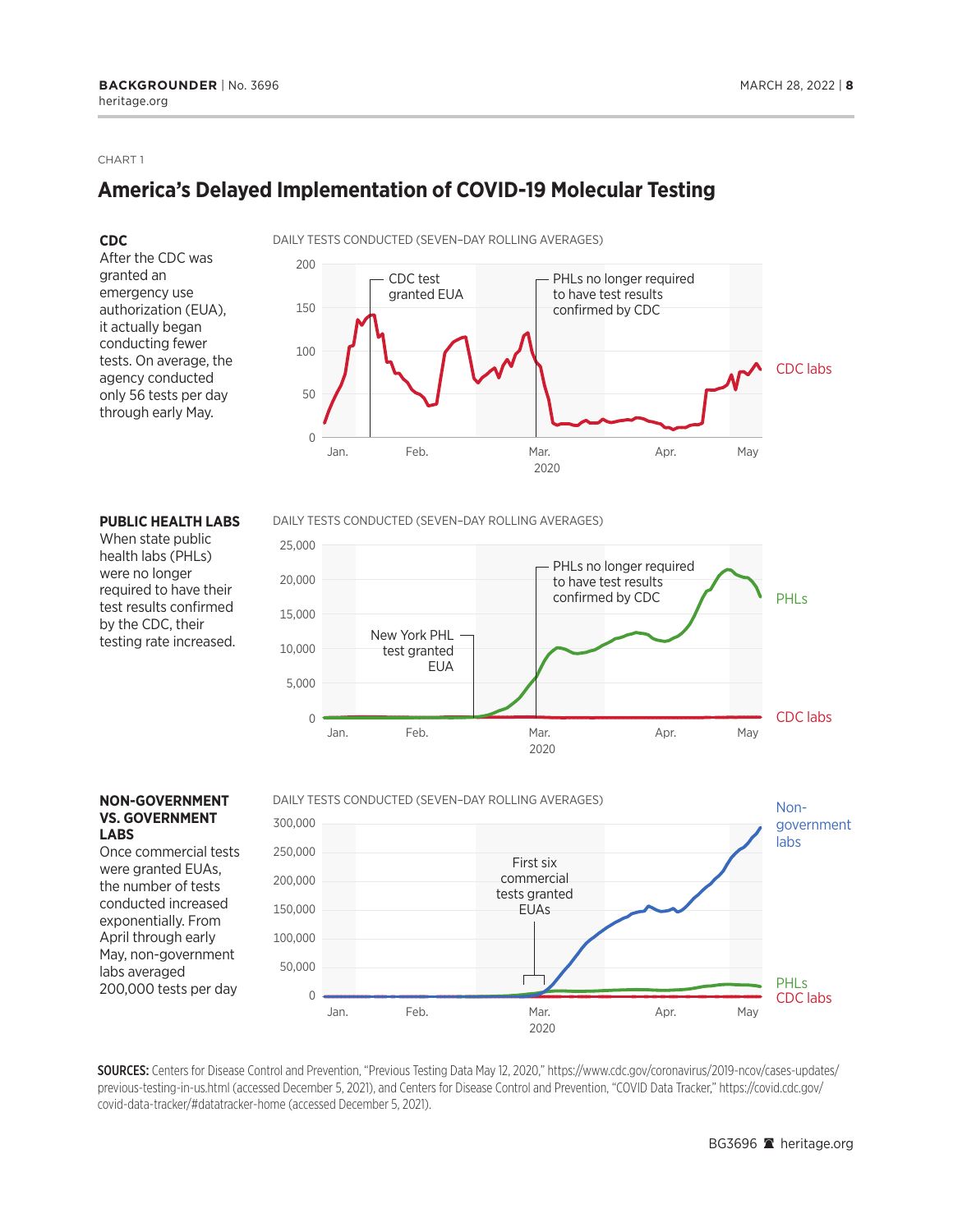<span id="page-8-0"></span>Despite this positive impact of expanding testing capacity and requests from both the Association of Public Health Laboratories and the American Association for Clinical Chemistry that the FDA return to its previous policy of exercising enforcement discretion, the agency did not rescind its new requirement for emergency use authorization of laboratory-developed tests.[31](#page-22-0) However, a legal review by the HHS Office of the General Counsel concluded that pre-market review requirements (including EUAs) for laboratory-developed tests needed to either be promulgated through notice-and-comment rulemaking by the FDA or required by an act of Congress.[32](#page-22-0) Therefore, on August 19, 2020, HHS announced that the FDA did not have the authority to require pre-market review of laboratory-developed tests absent formal rulemaking or statutory change—thus reversing the FDA's imposition of pre-market review requirements on laboratory-developed tests.<sup>[33](#page-22-0)</sup>

Yet that HHS announcement served as only a temporary fix to decades of confusion surrounding the regulation of laboratory-developed tests. Indeed, one year later (November 15, 2021) the Biden Administration reversed that decision, holding that the FDA does have authority to require pre-market review of laboratory-developed tests absent notice-and-comment rulemaking or an act of Congress.<sup>34</sup> This history of vacillating regulatory requirements for laboratory-developed tests signals a need for Congress to provide statutory clarity—not only for emergency situations, but for normal circumstances as well.

**Problem Two: CLIA Rigidities Handicapping Response Capabilities.** CLIA regulations, while put in place in good faith to protect patient health and ensure the integrity of clinical laboratory testing, created rigidities that compounded delays in testing-capacity expansion during the COVID-19 pandemic.

For instance, CLIA regulations require that each site at which clinical work is performed be certified. This means that regardless of the qualifications of laboratory personnel and the appropriateness of offsite facilities and equipment, clinical work cannot be done unless the site where it is performed is also a CLIA-certified laboratory. Thus, COVID-19-initiated lockdowns precluded testing personnel working remotely—either at home or at an ancillary facility—until the CMS began exercising enforcement discretion regarding such circumstances.[35](#page-22-0) The problems were that CLIA regulations did not anticipate the need to rapidly expand testing through temporary sites and did not account for the fact that simple tasks (such as reviewing and reporting data) can be performed safely and accurately off-site.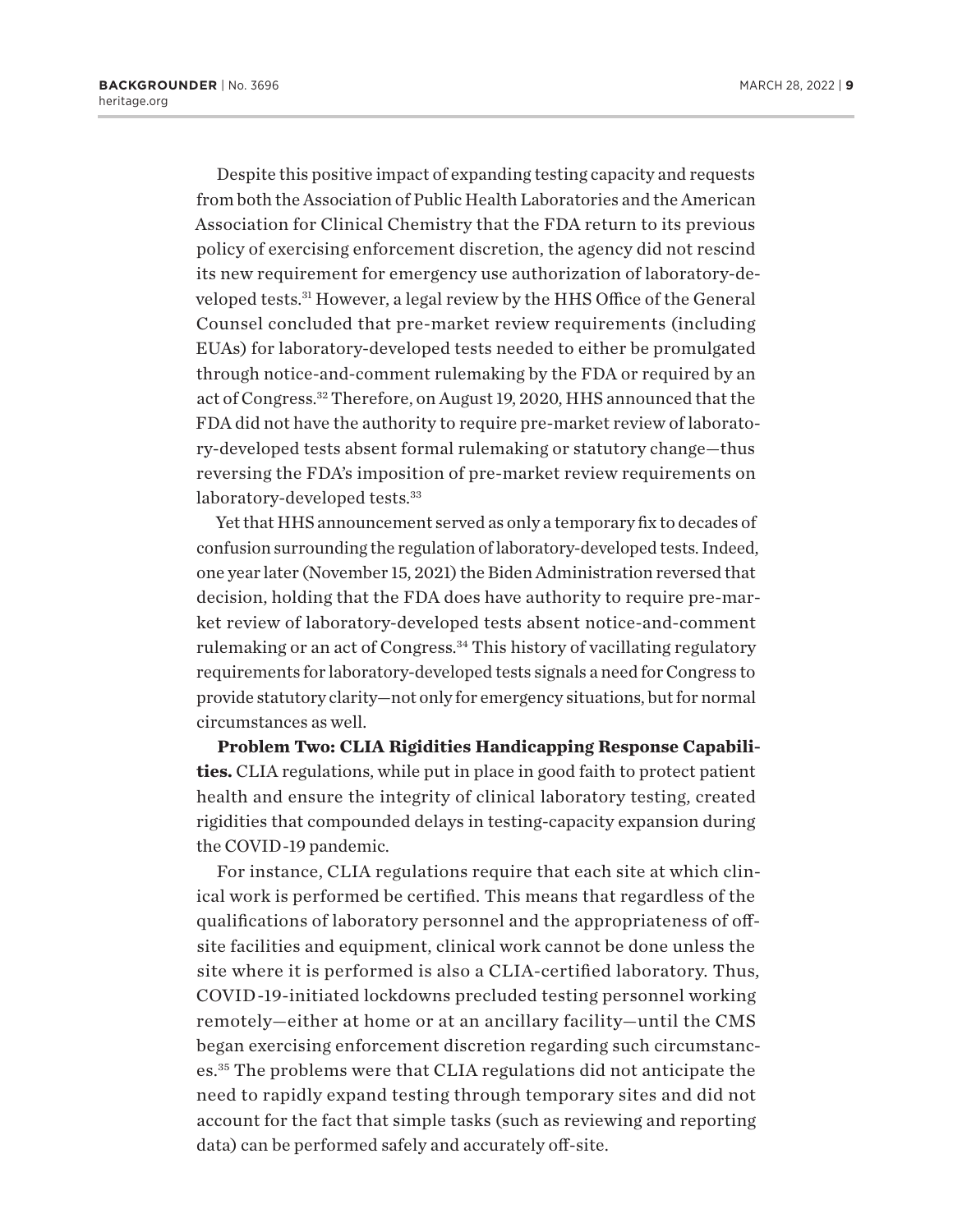<span id="page-9-0"></span>Another regulatory rigidity was the default application of the "high complexity" classification to all laboratory-developed tests and any other test that has not yet received FDA approval (i.e., at least an EUA). That precluded many CLIA-certified laboratories performing unapproved tests—even if the tests are actually of only "low" or "moderate" complexity.

Further compounding the situation was widespread uncertainty regarding the regulatory definition of a laboratory-developed test. Interviews conducted by The Pew Charitable Trust demonstrate that clinical laboratory personnel, including seasoned laboratory managers, were not aware that modifications to an FDA-approved test—such as deviating from the test's protocols, substituting components or reagents in a test kit (even with ones sourced from FDA-approved vendors), or creating tests composed entirely of FDA-approved components—are all treated as the creation of a new laboratory-developed test, and thus are assigned a default "high complexity" rating under CLIA regulations[.36](#page-22-0)

As a practical matter, that meant that low- and moderate-complexity CLIA-certified labs were not permitted to use their own tests, even if their test involved only reasonable and modest modifications to an existing, FDA-approved low- or moderate-complexity test. This contributed to the issuance of over 100 cease-and-desist orders by the CMS between August 12, 2020, and October 9, 2020, to laboratories on the grounds that they were performing tests outside the scope of their certification[.37](#page-22-0) These problems were already present in CLIA's regulatory framework but were made more visible and pressing by the need to respond quickly, and at scale, to the COVID-19 pandemic. That experience highlights another area in which Congress needs to provide additional statutory clarity.

Yet another regulatory rigidity is that CLIA regulations only permit approved tests to be used for purposes explicitly listed in their authorization notice. While that policy is intended to prevent misuse of tests and incorrect interpretation of results, it also has unintended consequences. A good example was the delayed detection of what may have been the first case of community spread of COVID-19 in the United States in February 2020.[38](#page-22-0) At that time, the CDC test was only approved for use on symptomatic individuals who had traveled to the U.S. from China (and their close contacts)[.39](#page-22-0) The CMS later began exercising enforcement discretion for these situations, allowing use of approved tests for testing of asymptomatic individuals, outside the tests' authorization, but only after cases such as this went undetected, worsening the spread of COVID-19[.40](#page-22-0)

In sum, overly restrictive CLIA regulations prevented remote performance of clinical testing work (including simple tasks such as data review),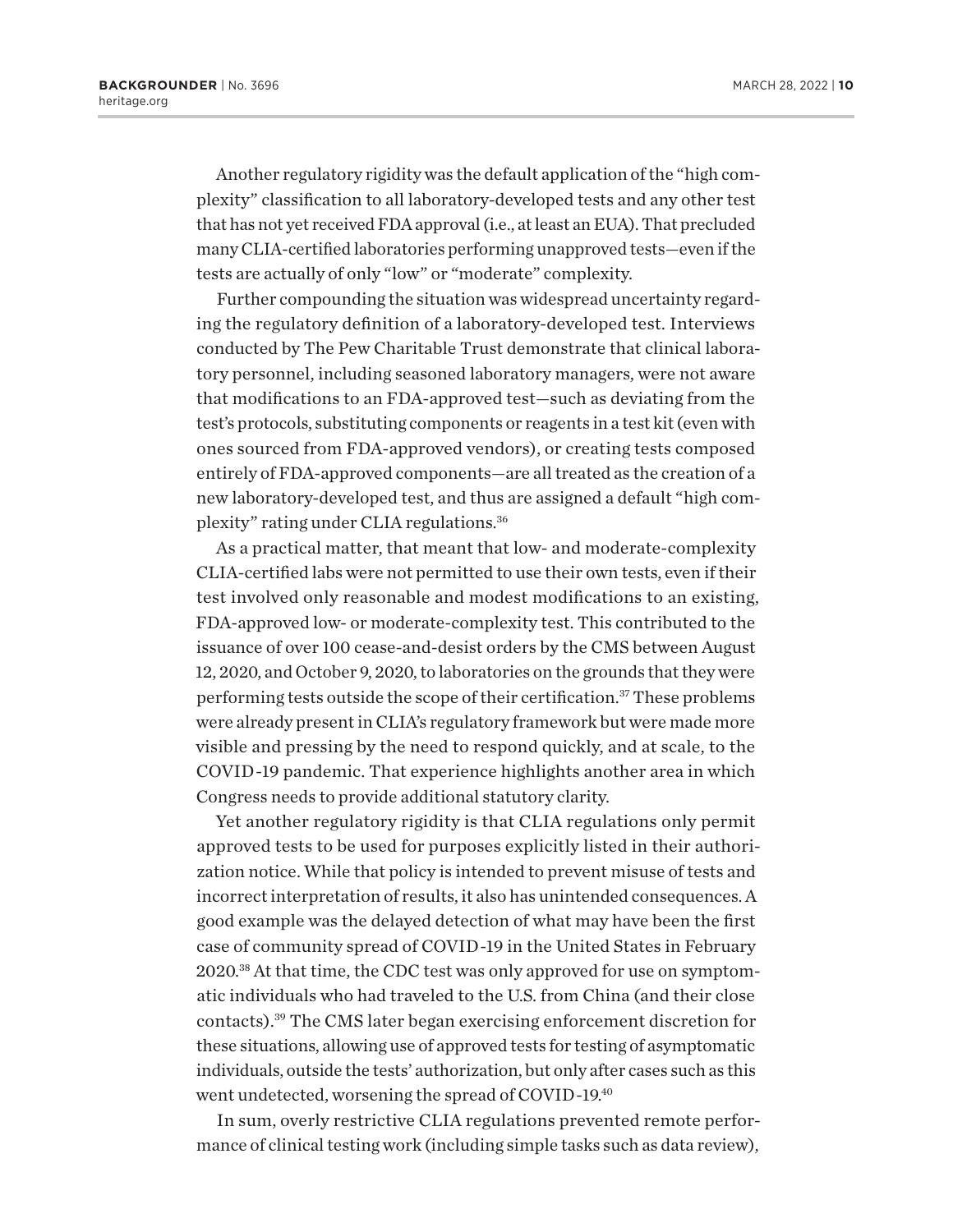<span id="page-10-0"></span>slowed establishment of temporary testing sites, precluded low- and moderate-complexity CLIA-certified labs from performing certain tests within the expertise of their staff, and prevented early detection of COVID-19 in asymptomatic individuals. Taken together, these rigidities evidence the need to reform CLIA to provide clinical laboratories with greater freedom to adapt to unanticipated situations and perform testing commensurate with their skills and capacity.

**Problem Three: Preventing the Leveraging of Non-Clinical Laboratory Capacity and Resources.** At a time when the U.S. urgently needed to expand testing capacity, non-clinical laboratories that sought to offer their testing expertise were sidelined by government regulators' outdated practices and poor communication. CLIA regulations prevent any non-certified laboratory from performing diagnostic testing, even though both clinical and non-clinical laboratories often use the exact same techniques and tests. For instance, it is estimated that research facilities in America possess between 9,975 and 23,460 qRT-PCR, or digital thermocyclers—which are the machines needed to run molecular COVID-19 tests.<sup>41</sup> Yet the CMS sent over 50 cease-and-desist orders to non-CLIA-certified labs performing unapproved testing[.42](#page-23-0)

Attaining CLIA certification during the COVID-19 pandemic, particularly to perform high-complexity testing, proved to be a significant regulatory barrier. Many labs found certification processes to be overly nuanced and confusing[.43](#page-23-0) In fact, a survey of roughly 4,000 National Institutes of Health–funded researchers conducted in early 2020 found that nearly 1,600 respondents said that they were capable of performing COVID-19 testing but were not doing so. Ninety-five percent of those respondents said that it was due in part to lack of information on protocols and regulations.<sup>44</sup> Respondents also found the CLIA certification process antiquated and difficult to navigate[.45](#page-23-0) For instance, prior to the CMS streamlining certification processes on September 25, 2020, labs were unable to pay certification fees<sup>[46](#page-23-0)</sup> online, and once approved could not begin performing testing until they received their physical CLIA certificate in the mail.<sup>47</sup>

Further compounding the situation was a lack of clear communication with labs and test developers by the CDC and the FDA—problems that the Government Accountability Office had previously identified in the government's response to the bloodborne Zika virus, but which became more evident in the context of responding to a rapidly spreading airborne virus, SARS-CoV-2[.48](#page-23-0)

To unlock some of this underutilized testing capacity, the CMS began exercising enforcement discretion for what it described as "surveillance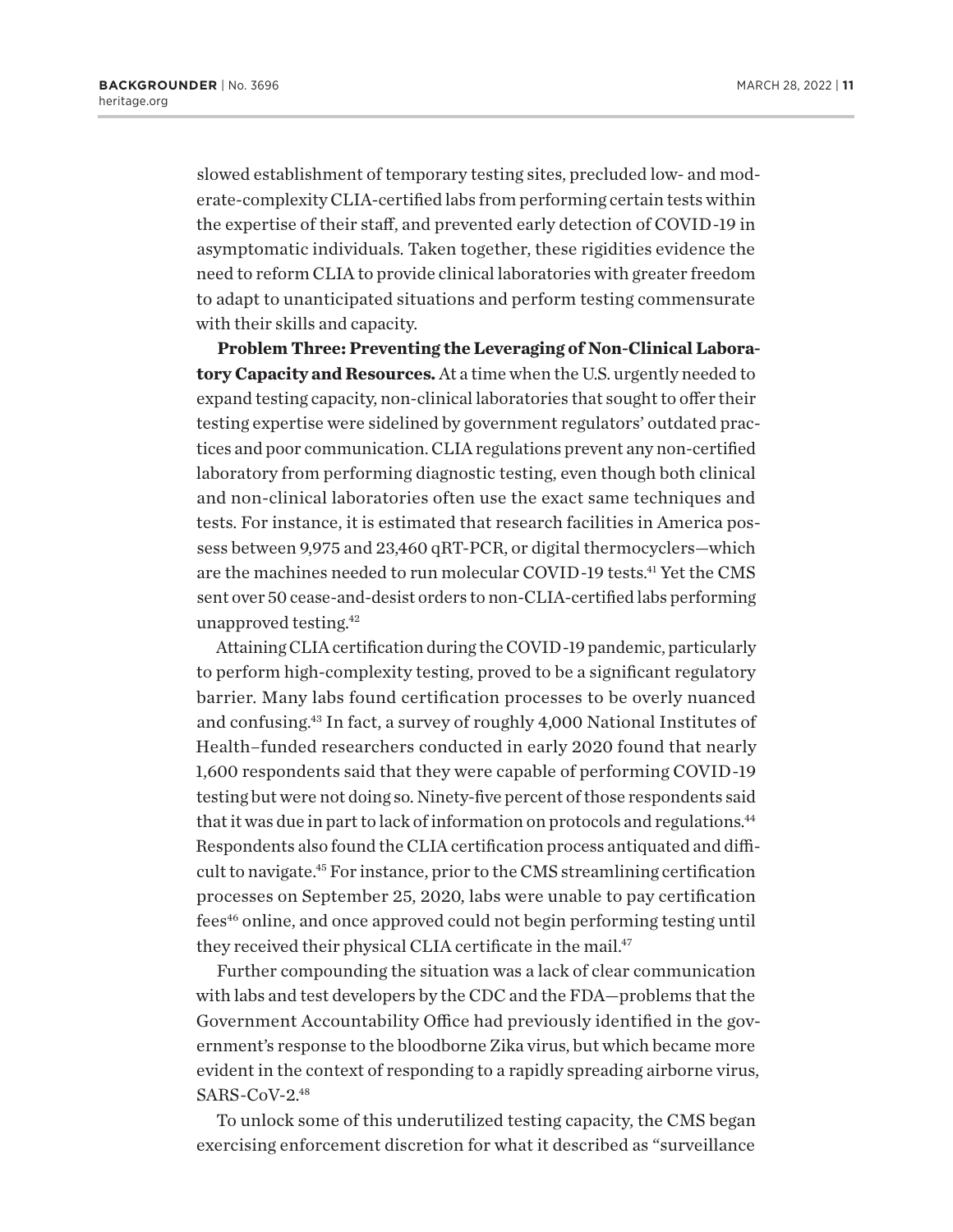<span id="page-11-0"></span>testing" by non-CLIA-certified labs.<sup>49</sup> However, the solution devised by the CMS diverged from true surveillance testing and could more accurately be called "referential testing." The distinctions are as follows:

- In "clinical testing," the results are linked to the tested individual and reported to that individual or to the provider that ordered the test.
- In "surveillance testing," the results are not reported to test subjects or health care providers. Instead, they are "de-identified" and analyzed collectively at the group or population level.[50](#page-23-0) The Seattle Flu Study was a classic example of "surveillance testing," in which researchers collected thousands of samples to help model how seasonal influenza spreads in the population.<sup>[51](#page-23-0)</sup> Such testing is CLIA exempt.<sup>[52](#page-23-0)</sup>
- In the CMS hybrid design of "referential testing," samples are tested for COVID-19, but are not required (as is the case with surveillance testing) to be analyzed at the group or population level. The testing facility is still, however, prohibited from reporting results to either the individuals themselves or to health care providers, and instead can only *refer* individuals with presumptively positive or inconclusive results for follow-up "clinical testing" at a CLIA-certified laboratory.[53](#page-23-0)

This exemption allowed non-CLIA-certified labs to perform "pooled testing" (pooling multiple individuals' samples together and performing a single test on the pool) and to refer all individuals within a positive-testing pool for confirmatory "clinical" testing[.54](#page-23-0) The exemption, however, also allowed non-CLIA-certified labs to perform testing beyond the limits imposed on true surveillance testing, such as through "double pooled testing" and "next generation sequencing," methods that allowed individuals who tested positive to be more easily identified. It also created institutional confusion, with some universities refusing to allow their non-CLIA-certified laboratories to perform "referential testing.["55](#page-23-0)

Crucially, under the CMS "referential testing" construct, non-CLIA-certified labs were still prohibited from providing diagnostic test results to patients or their health care providers. In practice, this meant that a non-CLIA-certified lab could obtain an individual's consent and test that individual for COVID-19 (even using an FDA-approved test) but could not provide the individual with the test results. The most it could do would be to recommend that the individual get tested again at a CLIA-certified lab. As Figure 1 illustrates, these regulations resulted in unnecessary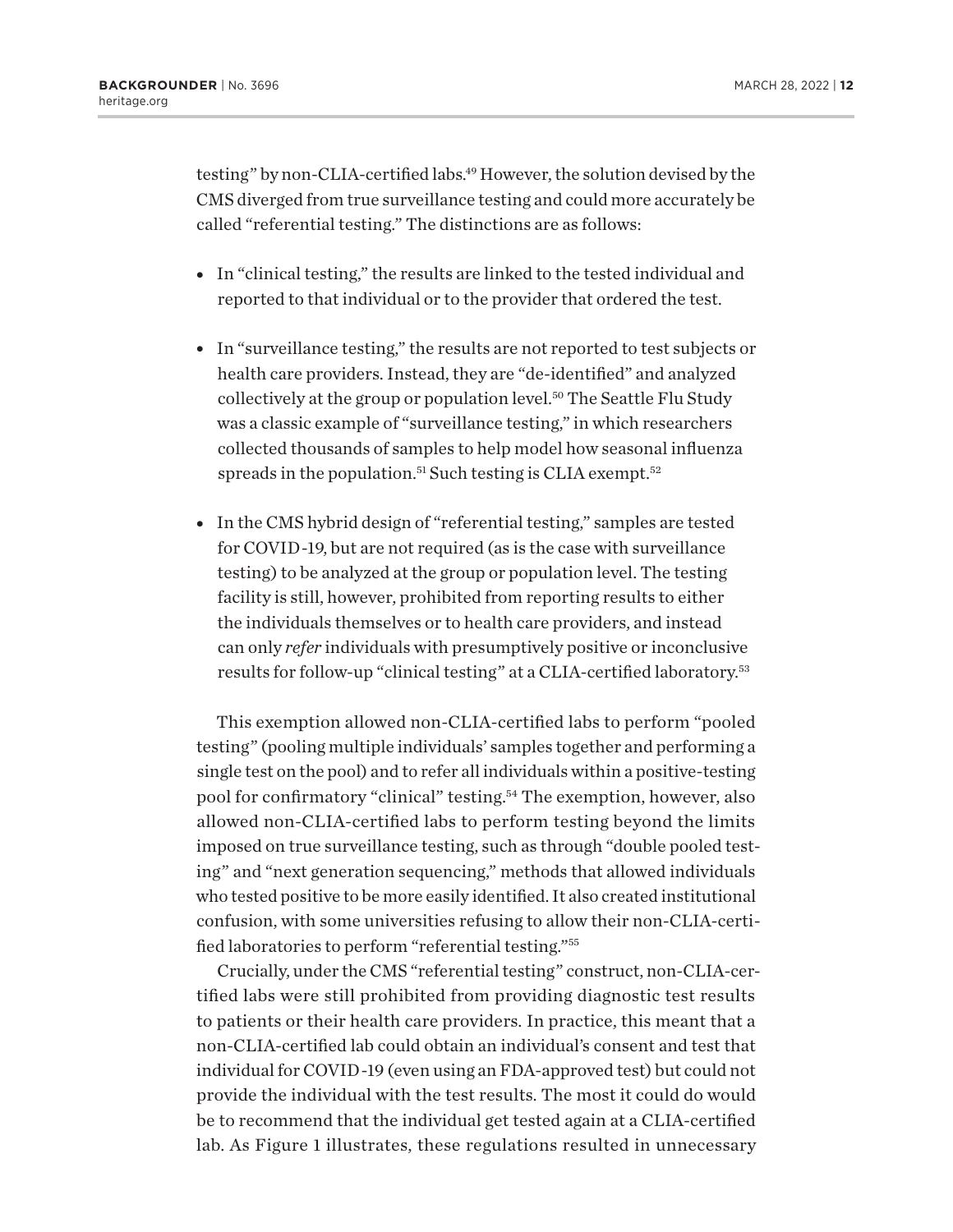FIGURE 1

### **How CLIA Regulations Slow the COVID Testing Process**

If a laboratory is not CLIA-certified, current regulations prohibit the lab from disclosing the test results to either the patient or medical providers—even if the lab used the exact same test performed in the exact same manner as would a CLIA-certified lab. At most, the non-certified lab can recommend that the individual get tested again at a CLIA-certified lab.



SOURCES: 42 Code of Federal Regulations, § 493, and Centers for Medicare and Medicaid Services, "Lab Testing FAQs," https://www.cms.gov/files/document/clia-university-lab-testing.pdf (accessed December 16, 2021).

BG3696 **a** heritage.org

double-testing, which wasted time and resources and potentially enabled further viral spread during the interval between an individual's "referential" test and confirmatory "clinical" test.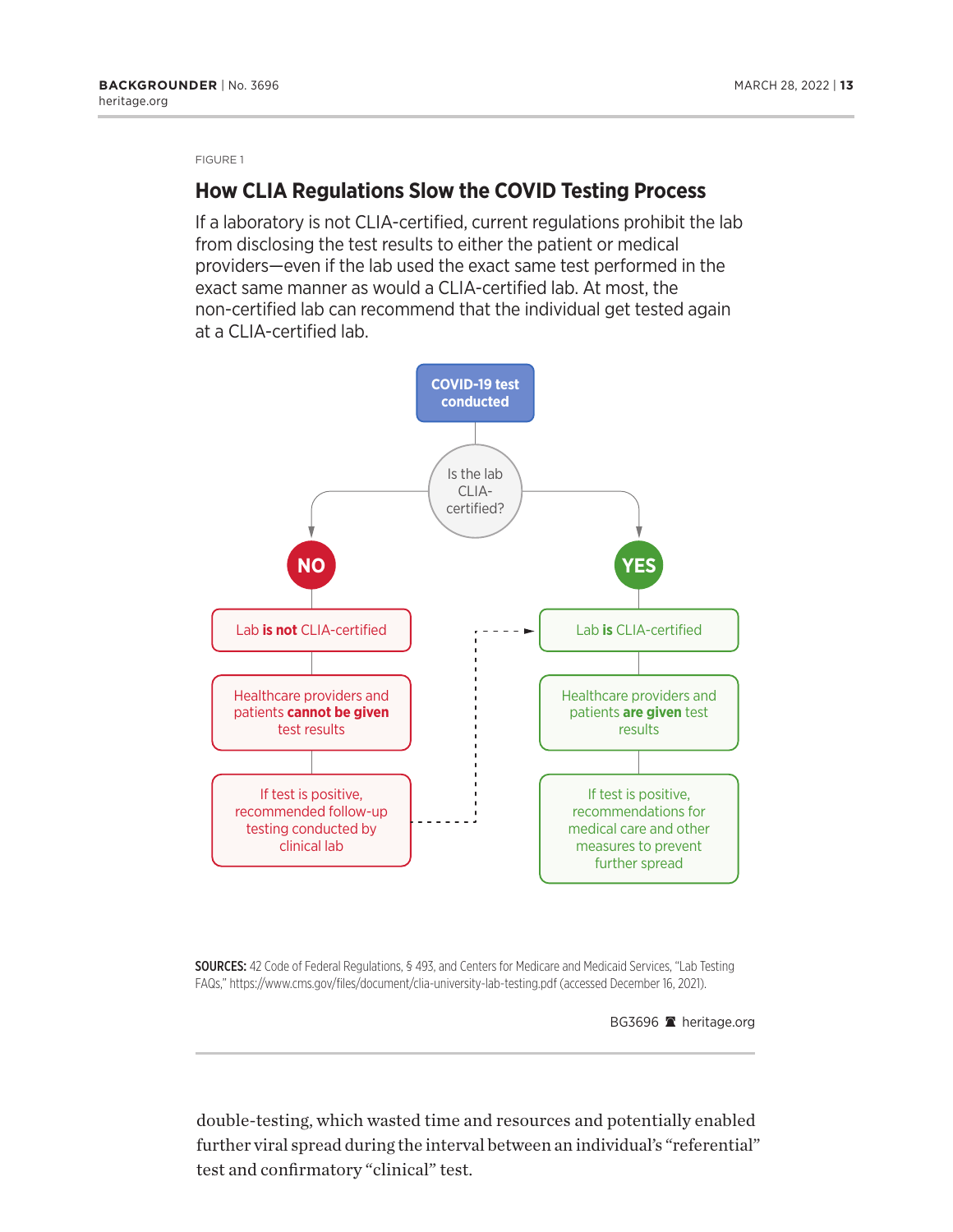<span id="page-13-0"></span>These problems were magnified by clinical laboratory staff shortages that have continued throughout the pandemic. As laboratory personnel have also become infected with COVID-19, clinical laboratories have been forced to limit the number of appointments, close testing sites, or otherwise reduce their testing volume.<sup>56</sup> However, due to regulatory hurdles, non-clinical laboratories are unable to fill this need and augment clinical laboratory testing capacity.

In sum, CLIA's regulatory distinctions between clinical and non-clinical testing effectively sidelined potential testing capacity, and CMS attempts to devise regulatory "work arounds" were largely ineffective. That experience reveals yet another area in which Congress should enact statutory reforms to enable research laboratories and their trained personnel to supplement America's clinical testing capacity.

**Problem Four: Over-Centralization Delaying Initial COVID-19 Testing.** America's testing response to COVID-19 was also delayed by an initial reliance on a single source for test development, production, and distribution—further compounded by that source being a federal government agency, the CDC.<sup>57</sup>

In contrast, America's remarkably rapid development and deployment of COVID-19 vaccines resulted from policymakers applying the exact opposite approach. In the case of diagnostic test development and production, the CDC relied on its internal Biotechnology Core Facility Branch Lab to manufacture test components and controls, rather than sourcing them from private companies—which the agency claimed would take longer[.58](#page-23-0) In the case of vaccine development, the primary drivers were private researchers and drug makers. Rather than supplanting their efforts, the FDA collaborated with the private sector to standardize and streamline regulatory review and approval processes, and the federal government contracted in advance to buy large quantities of vaccines if they were proven safe and effective.

Thus, the CDC's organizational culture of top-down emergency response served to sideline innovation by state public health laboratories and the private sector—hampering the ability of other test developers and laboratories to apply their expertise to combating the pandemic.

### Key Considerations and Recommendations for Policymakers

Some of the problems with testing revealed by COVID-19 resulted from previous efforts by Congress and federal regulators to ensure test quality and safety, which inadvertently created regulatory impediments to quickly responding to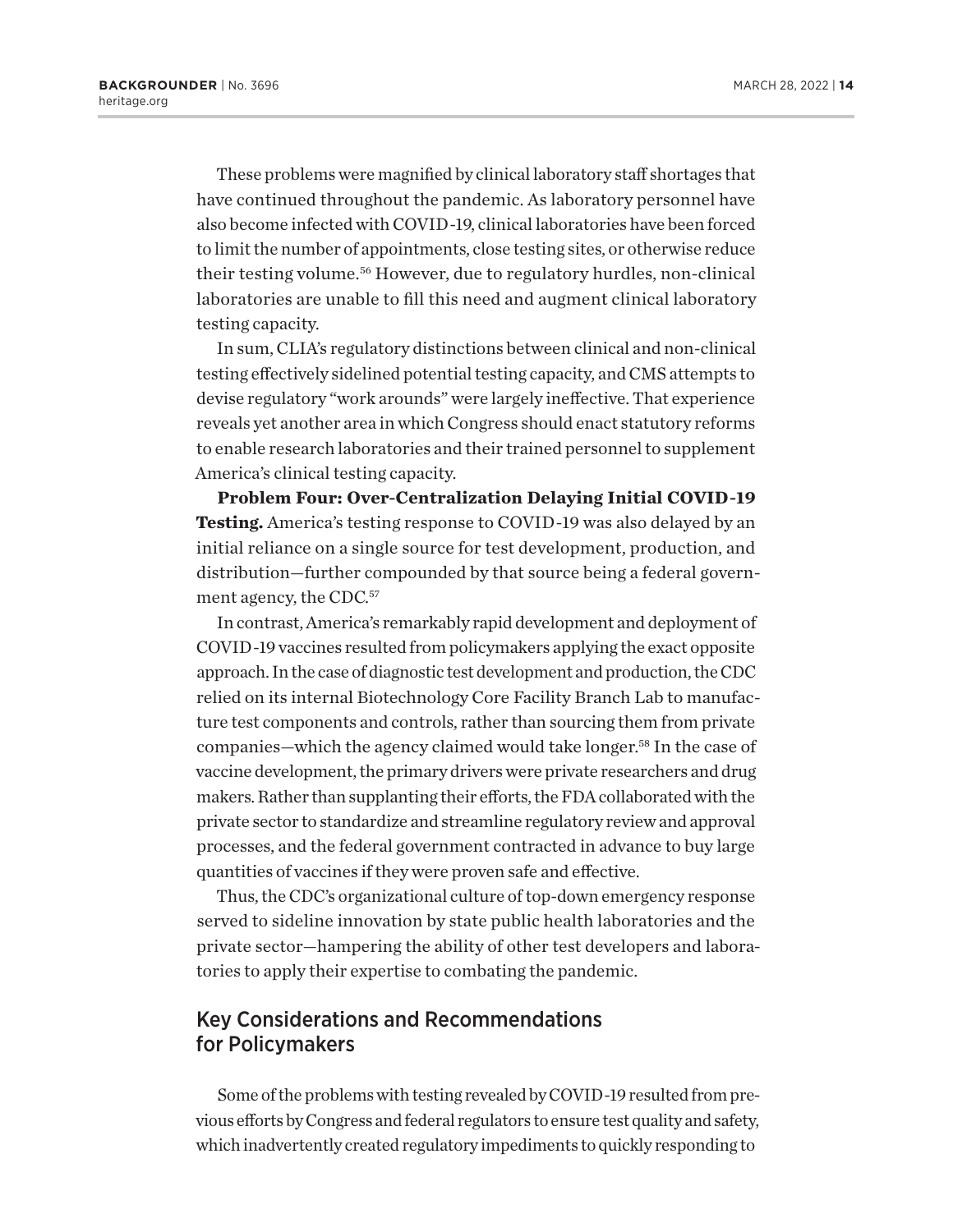<span id="page-14-0"></span>an emergency. In response to the pandemic, federal agencies eventually acted to amend policies and guidance to provide additional flexibility.[59](#page-24-0) However, the effectiveness of those changes was constrained by the fact that agencies were forced to make changes and exercise enforcement discretion in real time. As a result, some of their regulatory "workarounds" were suboptimal and delayed.

Learning from the experience with COVID-19, legislators and policymakers should focus on reforming the laws and regulations governing tests and testing to achieve the objectives of:

- Providing both clinical and non-clinical laboratories with increased flexibility to respond to new needs and changing circumstances;
- Streamlining and clarifying government oversight of tests and testing to make regulatory requirements and processes more transparent and rational;
- Creating mechanisms to utilize the latent ability of research laboratories to augment existing clinical testing capacity; and
- Promoting innovation, collaboration, and flexibility in developing and deploying tests for novel pathogens.

# Recommendations for Establishing a Framework for Laboratory-Developed Tests

**Clarify Regulatory Authority Over Laboratory-Developed Tests.** In practice, current laws and regulations do not appropriately address laboratory-developed tests. The FDA has long held that it has regulatory authority over them, while others have argued that they should be considered clinical services regulated by the CMS. The FDA currently has regulatory authority over in vitro diagnostics, and under CLIA, the CMS ensures that labs meet analytical validity standards for test methods.<sup>60</sup> Congress needs to clarify the situation to eliminate regulatory confusion.

• Congress should clarify that CMS authority under CLIA is limited to regulating the personnel and facilities performing clinical testing, while the FDA is responsible for ensuring that the tests themselves—including laboratory-developed tests—are safe and effective. It makes no sense to differently regulate in vitro diagnostic tests based on who developed the test.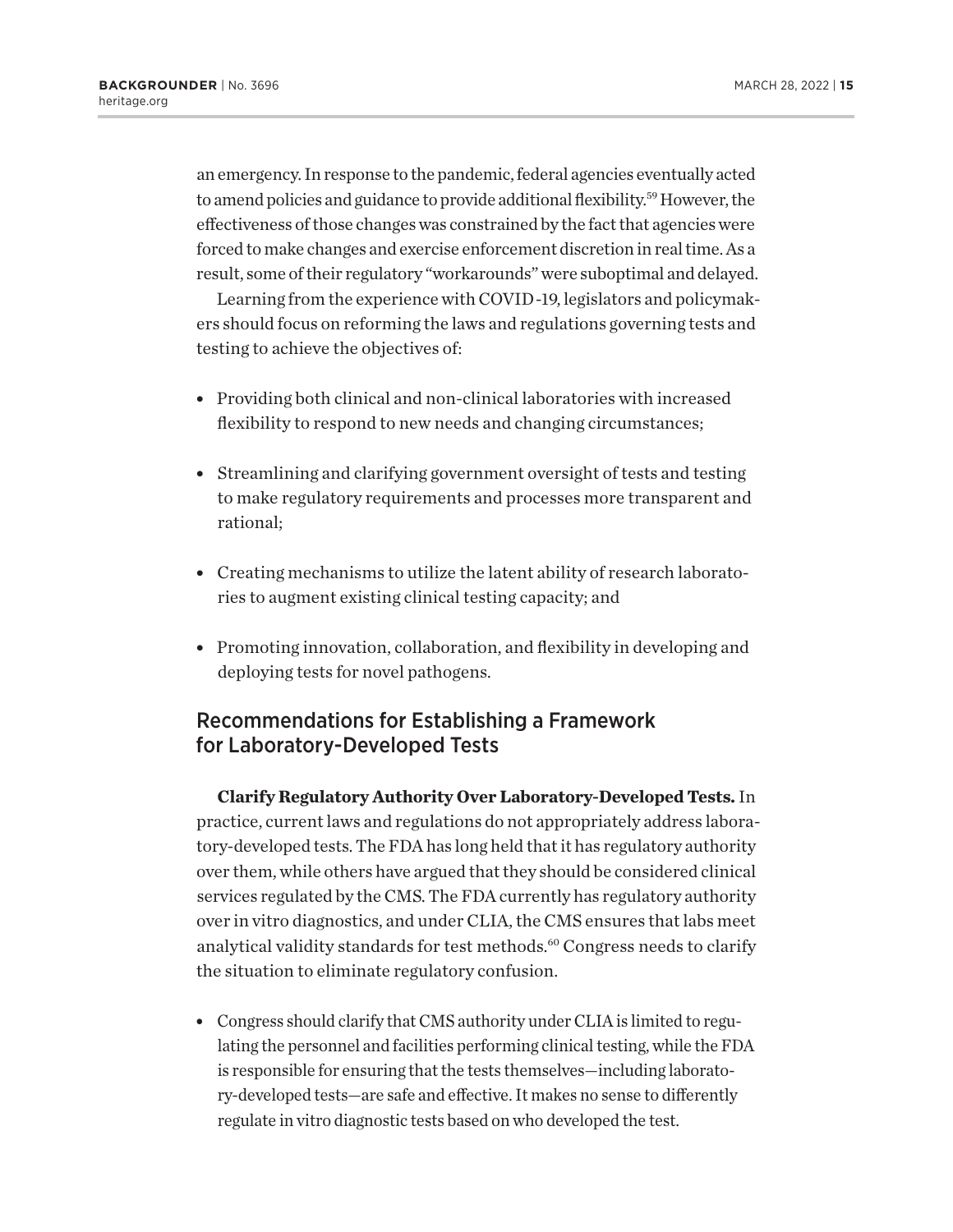<span id="page-15-0"></span>• Pending such statutory clarifications, HHS should reverse its recent policy change and restore the previous Trump Administration decision to disallow the FDA from requiring pre-market review of laboratory-developed tests absent notice-and-comment rulemaking processes. The FDA should then, through notice-and-comment rulemaking, propose a better approach to regulate laboratory-developed tests, preferably along the lines of that recommended in the next section.

**Devise Rules for Laboratory-Developed Tests That Avoid Hindering Innovation and Medical Care.** The category "laboratory-developed tests" currently encompasses a range of possible tests, many of which are really "laboratory-*modified* tests," in that they are not truly novel tests but rather modified versions of existing tests. To avoid stifling innovation and access to medical care, the applicable statutes and regulations should be revised to more appropriately accommodate relevant distinctions. In general, Congress should amend the FD&C Act to:

- Provide for minimal review and near-automatic approval if a laboratory substitutes test components or reagents sourced from another FDA-approved supplier. Such situations are analogous to a drug manufacturer sourcing bulk chemicals from a different FDA-regulated supplier.
- Implement a "file and use" approach to regulating laboratory modifications to the components or protocols of an approved test. Allowing the use of test modifications during the interim period between validation and ultimate FDA review would ensure that time-sensitive medical care and innovation are not held up by onerous, costly, and time-consuming approval processes.<sup>61</sup>
- The FDA should build upon this statutory framework and devise a risk-based approval pathway that exempts low-risk and urgently needed test modifications from pre-market review and expedites approval of non-exempt, higher-risk modifications[.62](#page-24-0)
- For truly novel laboratory-developed tests, the FDA should determine the test's complexity when the application is filed and provide for expedited approvals of tests that are of low or moderate complexity. Novel laboratory-developed tests address unmet medical needs,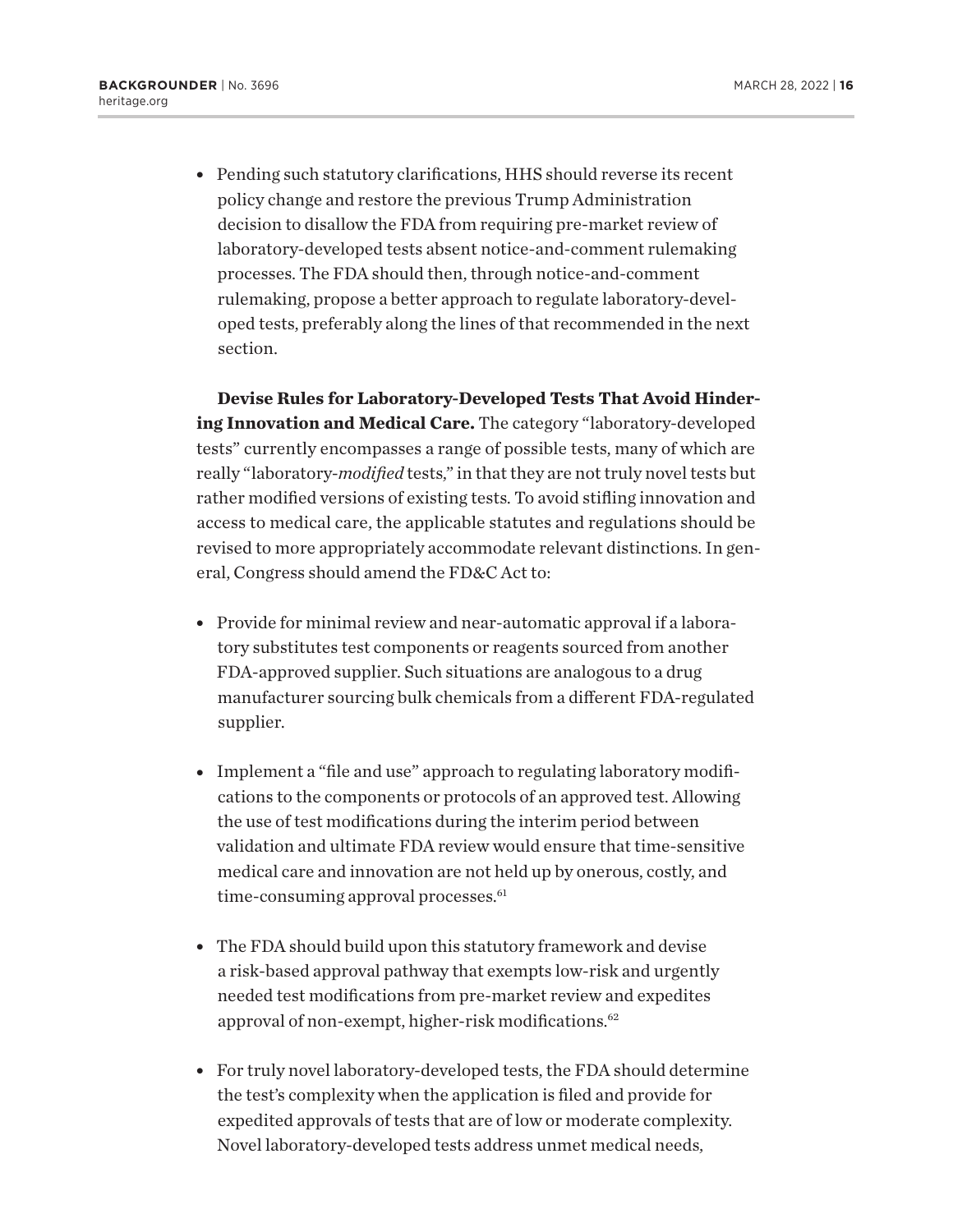<span id="page-16-0"></span>respond to rapidly evolving scientific findings, and can prevent critical delays in medical care prior to commercially marketed in vitro diagnostics becoming available.

• Congress should provide the FDA with a statutory framework for expediting reviews of or implementing "file and use" approaches for certain novel laboratory-developed tests, such as ones for low-prevalence conditions.<sup>63</sup>

**Provide Mechanisms for Non-Commercial Sharing of Laboratory-Developed Tests.** Commercial tests are developed with the intention of being widely marketed, distributed, and used, while laboratory-developed tests are created with the intention of solely being used within one laboratory. As mentioned previously, if a lab develops a test in accordance with the protocols developed by another lab (i.e., non-commercial sharing), it currently constitutes a new laboratory-developed test because it will be used in a different lab than the initial developing lab. To encourage interlaboratory collaboration and discourage duplicative test creation (and associated regulatory and logistical burdens), the FDA should introduce mechanisms through which laboratory-developed tests can easily be shared with other laboratories.

- Congress should stipulate that regulatory frameworks devised by the FDA appropriately consider risk mitigations inherent in the limited distribution and application of laboratory-developed tests in compari-son to commercially marketed in vitro diagnostics.<sup>[64](#page-24-0)</sup>
- The FDA should create a pathway through which laboratory-developed tests can be approved for use by additional laboratories, provided the test is not commercially marketed.

# Recommendation for Reforming CLIA to Expand Scope of Practice

**Expand the Scope of Practice of Low- and Moderate-Complexity Clinical Laboratories.** As the COVID-19 pandemic showed, providing laboratories with greater regulatory flexibility regarding CLIA requirements increased access to testing. However, the need for regulatory flexibility is not limited to only emergency situations. Ongoing innovations in medical care will continue to drive demand for clinical testing and new tests. One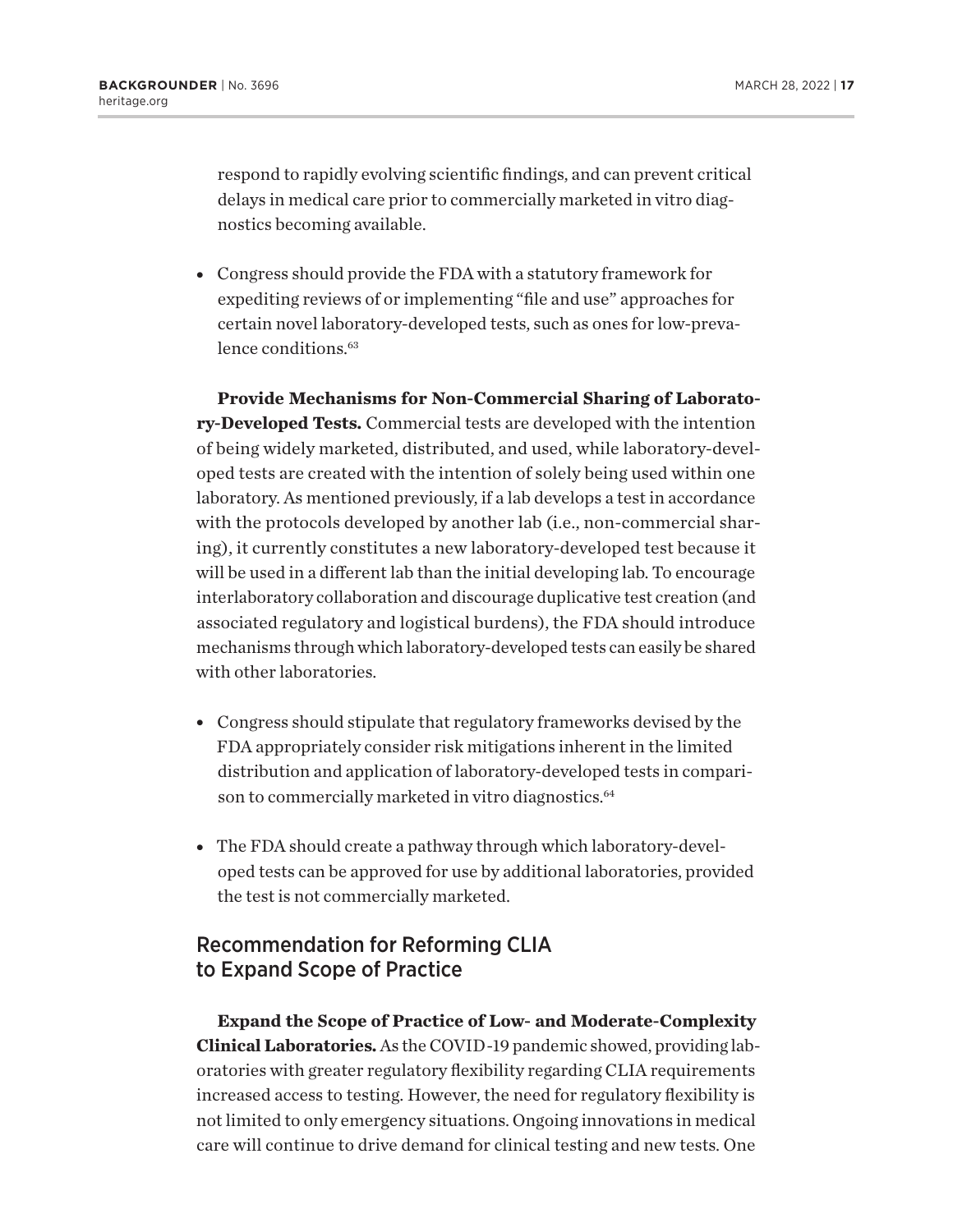<span id="page-17-0"></span>way that increasing demand for other medical services has been accommodated is by revising restrictions on scope of practice to enable providers to practice at the so-called top of their license.<sup>65</sup> The CMS should similarly revise CLIA rules regarding scope of practice for clinical laboratories and testing personnel.

Specifically:

- The CMS should amend CLIA regulations to allow low- and moderate-complexity CLIA-certified labs to demonstrate their ability to safely and effectively perform a limited number of moderate- or high-complexity tests. This would also allow laboratory directors and testing personnel at those labs to utilize specific expertise they may have in order to offer certain tests classified as higher complexity than their lab's facility certification currently allows.<sup>[66](#page-24-0)</sup>
- The CMS should revise CLIA personnel requirements by implementing an approach under which clinical laboratory directors would be responsible for ensuring that their testing personnel are capable of performing the offered testing, regardless of complexity, based on a combination of personnel proficiency evaluations, adverse-event reporting, and inspections.[67](#page-24-0)

# Recommendation for Leveraging the Resources and Capabilities of Non-Clinical Laboratories

**Create CLIA-Certification-Equivalent Pathways for Non-Clinical Laboratories and Researchers.** The COVID-19 pandemic revealed that the U.S. needs a mechanism through which the expertise of non-clinical laboratories and researchers can be leveraged to bolster clinical testing capacity. To accomplish this, the CMS should create pathways for granting non-clinical laboratories and their testing personnel CLIA certification equivalency. Non-clinical researchers already demonstrate their technical expertise through online training and certification programs. The CMS should build on that existing framework so that those laboratories and personnel can similarly demonstrate their clinical testing capabilities. Specifically:

• The CMS should devise online training programs and make them available on well-established government training portals<sup>68</sup> encompassing a set of capability assessments and personnel qualifications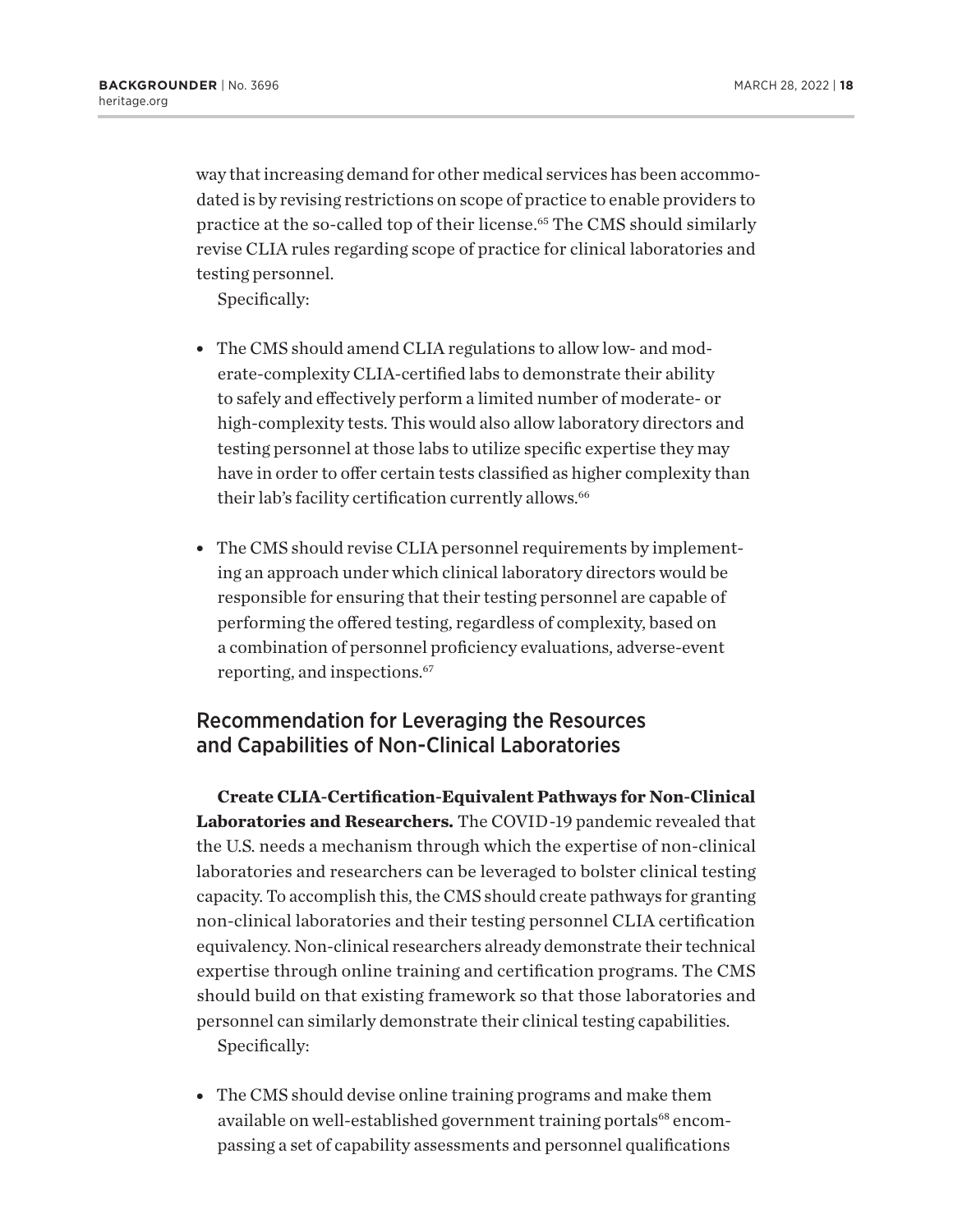<span id="page-18-0"></span>relevant for clinical testing[.69](#page-24-0) Individuals who complete the requisite training could then be included in a database through which they could be recruited to address temporary clinical staff and testing-capacity shortages[.70](#page-24-0)

• The CMS should amend CLIA regulations so that research laboratories whose directors and applicable testing personnel have completed the requisite training are considered CLIA-equivalent.<sup>[71](#page-24-0)</sup> Since such labs would likely perform diagnostic testing only infrequently and to a limited extent, they should only be required to perform proficiency testing challenges for the specific clinical tests they offer and should not be subject to all of the inspections, fees, and other requirements imposed on fully CLIA-certified clinical laboratories.

# Recommendation for Retaining and Building Upon Regulatory Flexibilities

**Making Permanent Changes That Increased Regulatory Flexibility.** The lack of flexibility in the pre-pandemic regulatory framework served to delay timely adaptations needed to effectively respond to the challenges posed by COVID-19. While regulatory changes made in response to the COVID-19 pandemic helped alleviate problems, they generally provided delayed, limited, or retroactive flexibility. Even so, some of those regulatory changes should be retained to provide laboratories with more flexibility not only to respond to emerging threats, but also to function more effectively under non-emergency circumstances.

Specifically:

- The CMS should continue to allow online payment of certification fees and submission of applications, permit labs to begin testing upon CLIA identification number assignment, allow laboratories to utilize temporary testing sites and extend existing CLIA certifications to those sites, allow individualized quality control plans, allow accreditation organizations to conduct remote surveys, revise overly rigid testing criteria, and allow the use of expired test supplies in instances of shortages when quality control assurances are in place.
- The FDA should maintain the mechanisms that it put in place to better communicate with test developers and manufacturers, including mailboxes for online EUA application submissions and medical device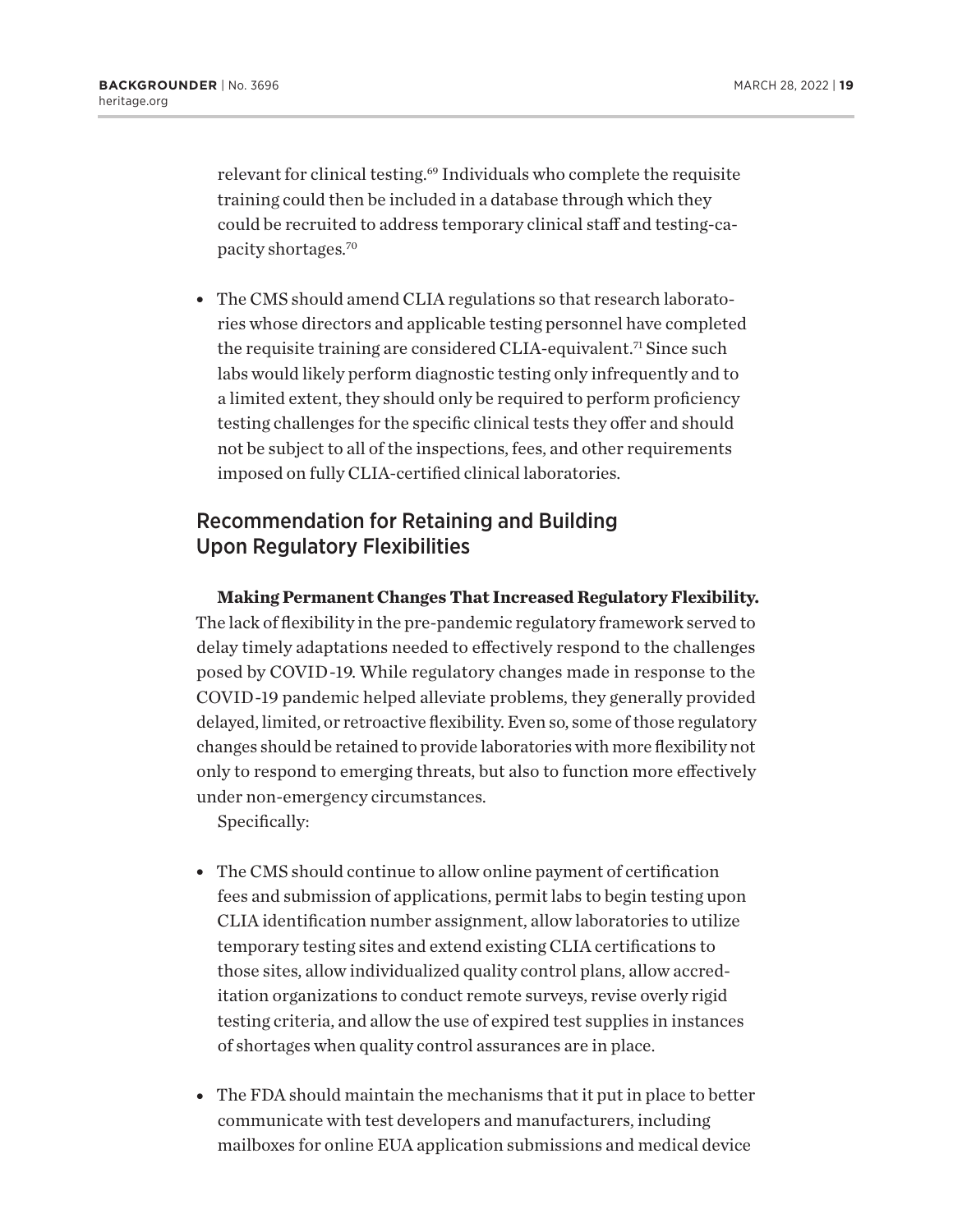<span id="page-19-0"></span>shortages, the updating of various EUA application templates, and its creation of mechanisms to address questions and provide feedback such as a 24/7 hotline, Frequently Asked Questions, and hosted webinars and town halls[.72](#page-24-0)

- The FDA should build on those mechanisms by publishing additional templates for all test formats and specific device types and by constructing a fully online test submission portal populated with templates, applicable agency guidance, and a database containing information on all approved laboratory tests, including detailed protocols provided by the developers, any approved modifications to the tests, relevant recalls, and other pertinent information.
- The FDA should reverse its policy put in place on November 15, 2021, which re-introduced regulatory rigidities, by no longer allowing use of tests between validation and approval.[73](#page-24-0)
- As previously noted, HHS should reverse the recent rescission of the Trump Administration's policy decision disallowing the FDA from requiring pre-market review of laboratory-developed tests absent notice-and-comment rulemaking processes.

# Additional Recommendation: Shifting CDC Culture and Priorities Toward Innovation-Focused Emergency Responses

The CDC's initial COVID-19 testing failures were largely the result of that agency prioritizing its own development and production of tests using its internal staff and facilities. The private sector is much better positioned to tackle the challenges inherent in developing and manufacturing novel products, as illustrated by the success of the FDA's alternative approach to facilitating the development of COVID-19 vaccines and therapeutics by private companies.

When it comes to testing, the role of the CDC should similarly be to facilitate—rather than supplant—the efforts of private test developers, academic laboratories, state public health laboratories, and clinical testing providers. When responding to a novel pathogen, the CDC should focus on gathering and disseminating information, including specimens needed for development of positive controls and reference panels, and ensuring that test developers can effectively develop and validate diagnostic tests.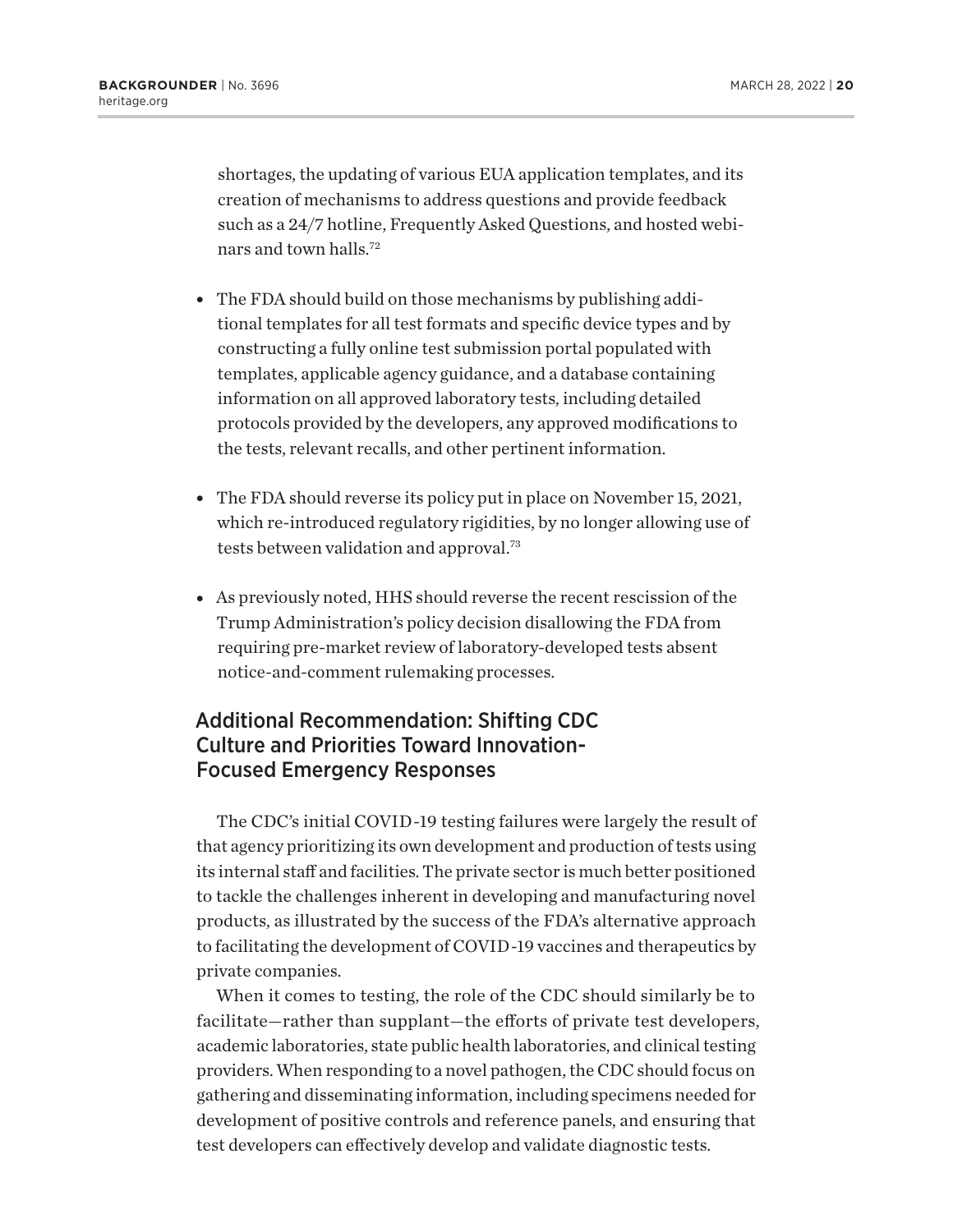These changes will require a shift in priorities and culture at the CDC—and throughout HHS more broadly. HHS should revert to the more pro-innovation culture and direction of the Trump Administration that allowed atypical but successful endeavors such as Operation Warp Speed to thrive. These attitudes will be necessary to implement similar approaches to diagnostic testing at the CDC.

### Conclusion

The COVID-19 pandemic proved to be a real time stress test of America's clinical testing system, and it revealed a number of flaws and inadequacies that need to be addressed. The most notable ones are the confusing and vacillating regulation of laboratory-developed tests, rigidities in CLIA regulations that handicap clinical laboratories' response capabilities, and the lack of mechanisms for leveraging the capabilities and personnel of non-clinical laboratories. Learning from the COVID-19 experience, policymakers should focus on reforming the laws and regulations governing tests and testing to provide greater flexibility, closer collaboration, improved communication, and better leveraging of available resources.

The good news is that the COVID-19 pandemic also demonstrated that America's private biomedical sector is capable of rapid response and innovation in all phases of the process—from research to development to mass production. This is true not only for vaccines and therapeutics, but also for clinical tests. The job for policymakers is to ensure that laws or regulations intended to ensure the safety and efficacy of biomedical products—including clinical tests—do not needlessly or inadvertently block or delay such beneficial innovation.

Zachary B. Sluzala is a Heritage Foundation Graduate Fellow in Health Policy in Domestic Policy Studies, of the Institute for Family, Community, and Opportunity, at The Heritage Foundation. Edmund F. Haislmaier is the Preston A. Wells, Jr. Senior Research Fellow in Domestic Policy Studies.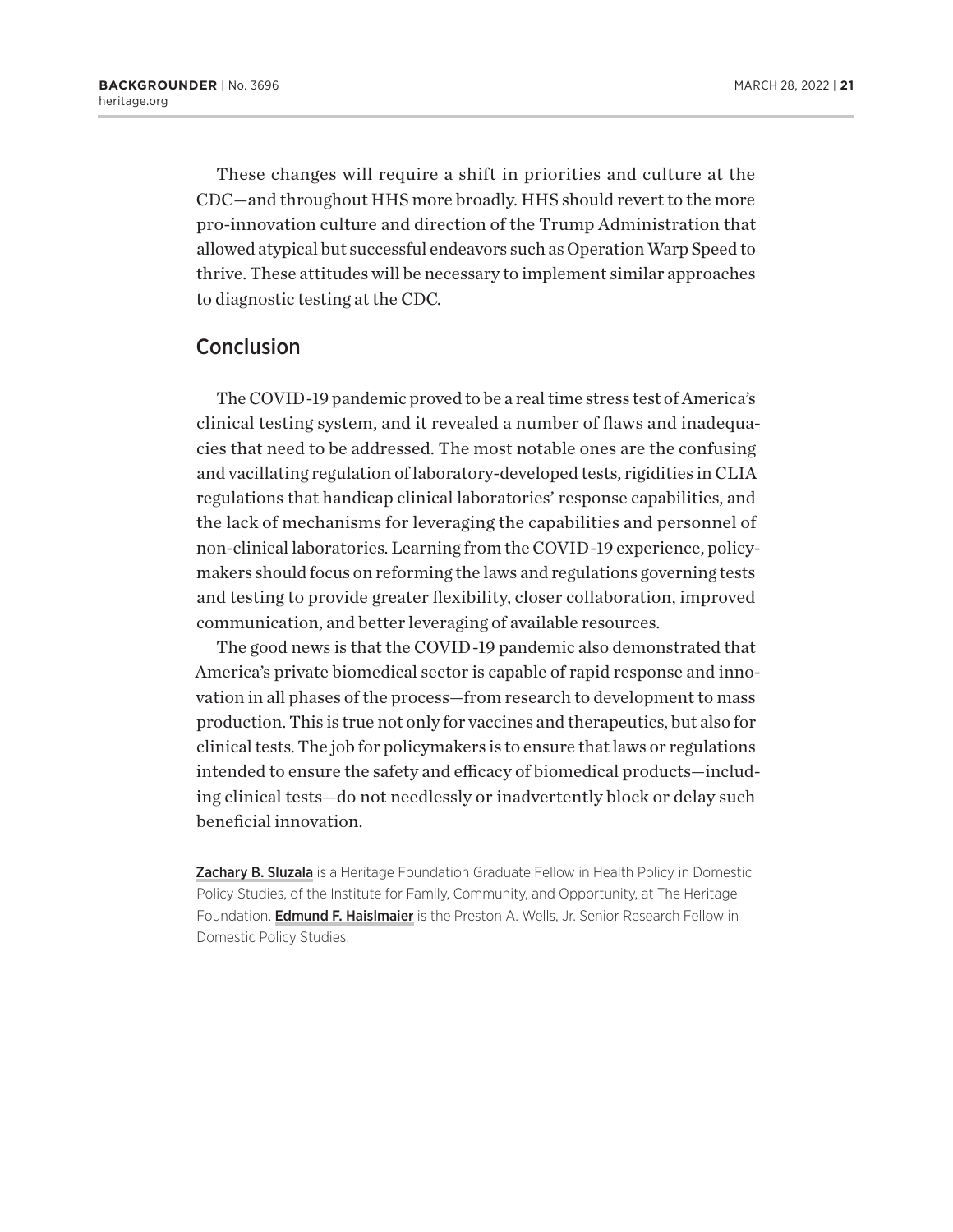# <span id="page-21-0"></span>**Endnotes**

- [1.](#page-0-0) U.S. Centers for Disease Control and Prevention, "Updated Preparedness and Response Framework for Influenza Pandemics," *Morbidity and Mortality Weekly Report*, Vol. 63, No. 6 (September 26, 2014), https://www.cdc.gov/flu/pandemic-resources/pdf/mmwr-rr6306.pdf (accessed January 25, 2022), and U.S. Department of Health and Human Services, *Pandemic Influenza Plan: 2017 Update*, https://www.cdc.gov/flu/pandemic-resources/pdf /pan-flu-report-2017v2.pdf (accessed January 25, 2022).
- [2](#page-0-0). U.S. Centers for Disease Control and Prevention, "How CDC Laboratories Protect Americans," https://www.cdc.gov/labs/protecting-america.html (accessed January 25, 2022).
- [3.](#page-0-0) Association of Public Health Laboratories, "APHL Response Efforts," https://www.aphl.org/programs/preparedness/Crisis-Management/COVID-19 -Response/Pages/APHL-response.aspx (accessed January 25, 2022).
- [4.](#page-0-0) This process was reflected during the 2009 H1N1 swine influenza pandemic as well, with the CDC completing gene sequencing and identification of H1N1 before uploading information to a publicly accessible international influenza database. See Qian Wang et al., "Characteristics of and Public Health Emergency Responses to COVID-19 and H1N1 Outbreaks: A Case Comparison Study," *International Journal of Environmental Research and Public Health*, June 2020, https://www.ncbi.nlm.nih.gov/pmc/articles/PMC7344548/ (accessed January 25, 2022).
- [5](#page-1-0). While laboratory tests can also be performed on nonbiological samples such as chemicals, inorganic materials, and equipment, among others, this paper exclusively addresses the testing of biological samples.
- [6](#page-1-0). Basic research is performed to generate knowledge for its own sake. Basic research is often a precursor to applied research and medical care, but is not intended to achieve a particular result or solution. Applied research is solution-oriented in nature. It is intended to generate knowledge that might be useful in finding a solution to a particular problem. Medical care involves promoting the well-being of individual patients and determining the best course of medical action. In this context, tests are used by clinicians to diagnose medical conditions, to determine the best course of treatment, or to monitor the safety or effectiveness of a medical intervention or therapy.
- [7.](#page-3-0) National Research Council (US) Committee on Prudent Practices in the Laboratory, *Prudent Practices in the Laboratory: Handling and Management of Chemical Hazards: Updated Version* (Washington, DC: National Academies Press, 2011), chapter 11, https://www.ncbi.nlm.nih.gov/books/NBK55862/ (accessed January 25, 2022).
- [8](#page-3-0). For instance, see National Institutes of Health, "PHS Policy on Humane Care and Use of Laboratory Animals," Office of Laboratory Animal Welfare, 2015, https://olaw.nih.gov/policies-laws/phs-policy.htm (accessed January 25, 2022), and U.S. Department of Health and Human Services, "Registering an IRB and Obtaining an FWA: What to Do in What Order," https://www.hhs.gov/ohrp/sites/default/files/ohrp/assurances/irbfwasequence.pdf.pdf (accessed January 25, 2022).
- 9. 21 U.S. Code § 301, et. seq.
- 10. 42 U.S. Code § 263a.
- [11.](#page-3-0) 21 Code of Federal Regulations, § 809.
- [12.](#page-3-0) U.S. Food and Drug Administration, "Overview of IVD Regulation," https://www.fda.gov/medical-devices/ivd-regulatory-assistance/overview-ivd -regulation (accessed January 25, 2022).
- [13.](#page-4-0) For more information, see U.S. Food and Drug Administration, "CLIA Categorizations," https://www.fda.gov/medical-devices/ivd-regulatory -assistance/clia-categorizations (accessed January 25, 2022).
- [14.](#page-4-0) The PEW Charitable Trusts, "The Role of Lab-Developed Tests in the In Vitro Diagnostics Market," October 2021, https://www.pewtrusts.org/-/media /assets/2021/10/understanding-the-role-of-lab-developed-tests-in-vitro-diagnostics.pdf (accessed January 25, 2022).
- [15.](#page-4-0) U.S. Food and Drug Administration, *Draft Guidance for Industry, Food and Drug Administration Staff, and Clinical Laboratories: Framework for Regulatory Oversight of Laboratory Developed Tests (LDTs)*, October 3, 2014, https://www.fda.gov/media/89841/download (accessed January 25, 2022). For a summary of comments received on this guidance, see U.S. Food and Drug Administration, "Discussion Paper on Laboratory Developed Tests (LDTs)," January 13, 2017, https://www.fda.gov/media/102367/download (accessed January 25, 2022).
- [16.](#page-5-0) Public Law 100–578.
- [17.](#page-5-0) Public Law 90–174.
- [18.](#page-5-0) A brief summary of the different agency responsibilities can be found at U.S. Food and Drug Administration, "Clinical Laboratory Improvement Amendments (CLIA)," September 13, 2021, https://www.fda.gov/medical-devices/ivd-regulatory-assistance/clinical-laboratory-improvement -amendments-clia (accessed January 25, 2022).
- [19.](#page-5-0) Regulations regarding laboratory requirements are at 42 Code of Federal Regulations, § 493.
- [20](#page-5-0). U.S. Centers for Medicare and Medicaid Services, "Laboratories By Facility Type Under CLIA," https://www.cms.gov/Regulations-and-Guidance /Legislation/CLIA/CLIA\_Statistical\_Tables\_Graphs (accessed January 25, 2022).
- [21](#page-5-0). For an overview of FDA laboratory-developed test regulation history, see Amanda K. Sarata, "FDA Regulation of Laboratory-Developed Tests (LDTs)," Congressional Research Service *In Focus*, December 16, 2019, https://crsreports.congress.gov/product/pdf/IF/IF11389 (accessed January 25, 2022).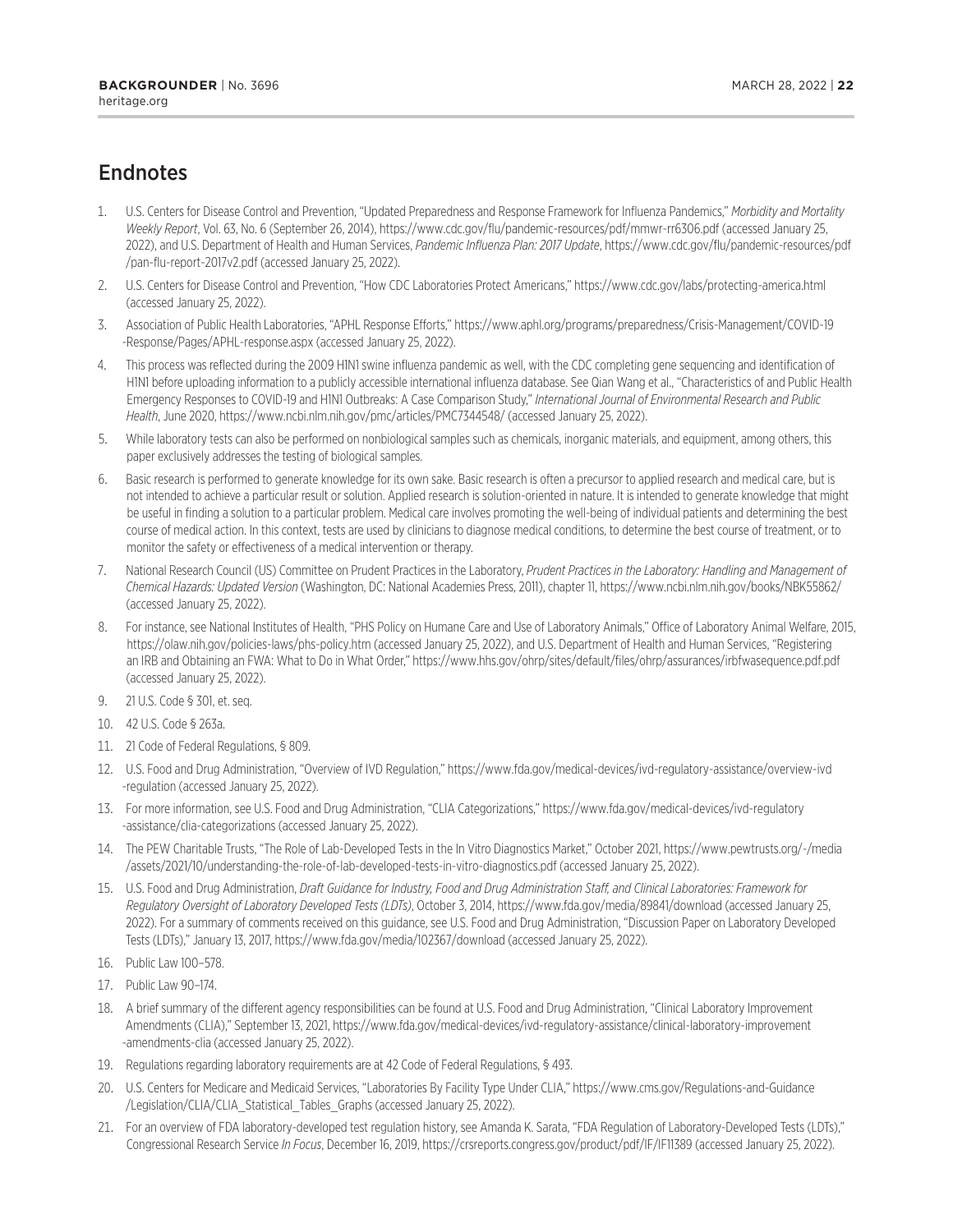- <span id="page-22-0"></span>[22](#page-6-0). U.S. Department of Health and Human Services, "Determination That a Public Health Emergency Exists," January 31, 2020, https://www.phe.gov /emergency/news/healthactions/phe/Pages/2019-nCoV.aspx (accessed January 25, 2022).
- [23](#page-6-0). U.S. Food and Drug Administration, "Emergency Use Authorization of Medical Products and Related Authorities: Guidance for Industry and Other Stakeholders," January 2017, https://www.fda.gov/regulatory-information/search-fda-guidance-documents/emergency-use-authorization-medical -products-and-related-authorities (accessed January 25, 2022).
- [24](#page-6-0). Given the nature of COVID-19 tests, it is likely that under the standard (i.e., non-emergency) review process they would be classified as either Class II or III, requiring 510(k) clearance or pre-market approval, respectively. The 510(k) review process typically takes four to six months, while the pre-market approval review process can take around eight months, not including the time between submission and panel review. These estimates do not include the time spent preparing a submission, which must satisfy data and regulatory standards that are more stringent than those for an EUA. Even so, recent reviews of EUA submissions have also taken longer, particularly for rapid tests. See Rachana Pradhan and Hannah Norman, "Why You Can't Find Cheap At-Home COVID-19 Tests," *Epoch Times*, December 4, 2021, https://www.theepochtimes.com/why-you-cant-find-cheap-at-home-covid -19-tests 4127581.html (accessed January 25, 2022).
- [25](#page-6-0). Amanda K. Sarata, "HHS Announcement on FDA Premarket Review of Laboratory-Developed Tests (LDTs)," Congressional Research Service *Insight*, December 3, 2020, https://crsreports.congress.gov/product/pdf/IN/IN11548 (accessed January 25, 2022).
- [26](#page-6-0). U.S. Department of Health and Human Services, "Summary of the Findings of the Immediate Office of the General Counsel's Investigation Regarding CDC's Production of COVID-19 Test Kits," June 19, 2020, https://context-cdn.washingtonpost.com/notes/prod/default/documents/5610e9fa-86d7 -4bd3-8b7a-f8df10c6fc9e/note/7331ef79-a672-4d2d-9eff-f8ce39c2e462.#page=1 (accessed January 25, 2022). An internal CDC review found that officials were aware of the test kit's 33 percent failure rate, and that the CDC lab had "process failures, a lack of appropriate recognized laboratory quality standards, and organizational problems related to the support and management of a laboratory supporting an outbreak response." Dina Temple-Raston, "CDC Report: Officials Knew Coronavirus Test Was Flawed But Released It Anyway," NPR, November 6, 2020, https://www.npr.org /2020/11/06/929078678/cdc-report-officials-knew-coronavirus-test-was-flawed-but-released-it-anyway (accessed January 25, 2022).
- [27](#page-6-0). This was worsened by the conditions of the EUA for the CDC test, which required that public health labs using the test have the results confirmed by CDC labs.
- [28](#page-6-0). PEW Charitable Trusts, "The Role of Lab-Developed Tests in the In Vitro Diagnostics Market."
- [29](#page-6-0). This policy was extended to commercial manufacturers on March 16, 2020.
- [30.](#page-6-0) U.S. Food and Drug Administration, "Emergency Use Authorization Assessment: Final Report," https://www.fda.gov/media/152992/download (accessed January 25, 2022).
- [31.](#page-8-0) Grace Kubin and Scott J. Becker, Association of Public Health Laboratories, letter to FDA Commissioner Stephen Hahn, February 24, 2020, https:// context-cdn.washingtonpost.com/notes/prod/default/documents/a25ddc8a-cef5-49a8-9078-ecc7de760990/note/4d54edbd-68ee-4a32-bbdd -f342cb417bc4.#page=1\ (accessed January 25, 2022), and Carmen L. Wiley, American Association for Clinical Chemistry, letter to FDA Commissioner Stephen Hahn, February 28, 2020, https://www.aacc.org/-/media/Files/Health-and-Science-Policy/Legislative-Issues/2020/FDA,-d-,coronavirus,-d -,final.pdf?la=en&hash=4E4F64048F5EDB79388274376AC30EB221B29E11 (accessed January 25, 2022).
- [32.](#page-8-0) U.S. Department of Health and Human Services, "FAQs on Laboratory Developed Tests (LDTs)," https://news.research.uci.edu/wp-content/uploads /2020/10/laboratory-developed-tests-faqs.pdf (accessed January 25, 2022).
- [33.](#page-8-0) Sarata, "HHS Announcement on FDA Premarket Review of Laboratory-Developed Tests (LDTs)."
- [34.](#page-8-0) News release, "Statement by HHS Secretary Xavier Becerra on Withdrawal of HHS Policy and Laboratory-Developed Tests," U.S. Department of Health and Human Services, November 15, 2021, https://www.hhs.gov/about/news/2021/11/15/statement-hhs-secretary-xavier-becerra-withdrawal-hhs -policy-laboratory-developed-tests.html (accessed January 25, 2022).
- [35.](#page-8-0) U.S. Centers for Medicare and Medicaid Services, "Clinical Laboratory Improvement Amendments (CLIA) Laboratory Guidance During COVID-19 Public Health Emergency," March 26, 2020, https://www.cms.gov/files/document/qso-20-21-clia.pdf-0 (accessed January 25, 2022).
- [36.](#page-9-0) PEW Charitable Trusts, "The Role of Lab-Developed Tests in the In Vitro Diagnostics Market."
- [37.](#page-9-0) U.S. Centers for Medicare and Medicaid Services, "CMS Takes Action to Protect Integrity of COVID-19 Testing," October 9, 2020, https://www.cms.gov /newsroom/press-releases/cms-takes-action-protect-integrity-covid-19-testing (accessed January 25, 2022).
- [38.](#page-9-0) News release, "Coronavirus Patient and Precautions at UC Davis Medical Center," U.S. Davis Medical Center, February 26, 2020, https://www.ucdavis .edu/coronavirus/news/patient-and-precautions-uc-davis-medical-center (accessed January 25, 2022).
- [39.](#page-9-0) Denise M. Hinton, letter to Robert R. Redfield Granting Emergency Use Authorization for the CDC's 2019-Novel Coronavirus (2019-nCoV) Real-Time RT-PCR Diagnostic Panel, http://web.archive.org/web/20200305102652/https://www.fda.gov/media/134919/download (accessed January 25, 2022).
- [40.](#page-9-0) U.S. Centers for Medicare and Medicaid Services, "Updated CLIA SARS-CoV-2 Molecular and Antigen Point of Care Test Enforcement Discretion," December 7, 2020, https://www.cms.gov/files/document/clia-sars-cov-2-point-care-test-enforcement-discretion.pdf (accessed January 25, 2022).
- [41.](#page-10-0) James Jordan Steel et al., "Empowering Academic Labs and Scientists to Test for COVID-19," *BioTechniques*, Vol. 69, No. 4 (June 25, 2020), https:// www.future-science.com/doi/10.2144/btn-2020-0079 (accessed January 25, 2022).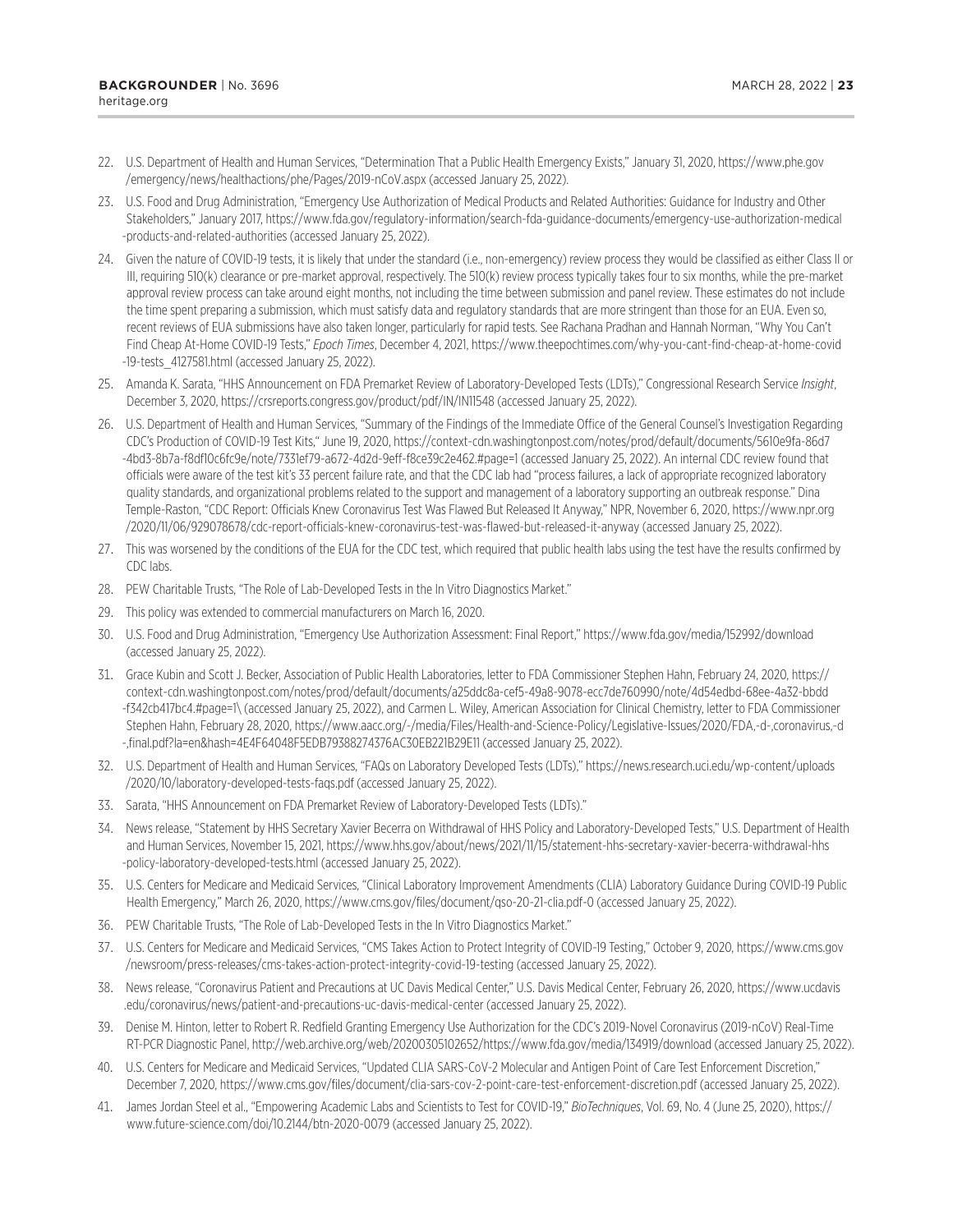- <span id="page-23-0"></span>[42.](#page-10-0) U.S. Centers for Medicare and Medicaid Services, "CMS Takes Action to Protect Integrity of COVID-19 Testing."
- [43.](#page-10-0) U.S. Food and Drug Administration, "Emergency Use Authorization Assessment: Final Report."
- [44.](#page-10-0) Amy Maxmen, "Untapped Potential: More U.S. Labs Could Be Providing Tests for Coronavirus," *Nature*, April 21, 2020, https://www.nature.com/articles /d41586-020-01154-6 (accessed January 25, 2022).
- [45.](#page-10-0) Personal communication with survey investigator regarding full list of unpublished respondent comments. Notable comments regarding CLIA certification: "[T]he issues are the regulations, including the need to be CLIA-certified and to provide clinical standard results. This proved to be insurmountable"; "I have no idea how to navigate being able to start this up"; "[N]avigating the regulatory issues, particularly in CA [California], has made it difficult to pursue"; "We have been under the impression that getting certified to do so is arduous"; "I have no idea how to even start the process of providing COVID-19 testing for patients"; "Upgrading our procedures to meet CLIA standards will be challenging"; and "There is a lot of confusion over CLIA or FDA certification. Institutions are giving mixed signals."
- [46.](#page-10-0) CLIA authorizes the CMS to set and collect user fees for certification, which fund inspection and certification processes. U.S. Centers for Medicare and Medicaid Services, "CLIA Certificate Fee Schedule," https://www.cms.gov/Regulations-and-Guidance/Legislation/CLIA/Downloads/CLIA\_certificate\_fee\_schedule.pdf (accessed January 25, 2022).
- [47.](#page-10-0) U.S. Centers for Medicare and Medicaid Services, "CMS Releases New Tool to Streamline Certification for Labs Testing for COVID-19," September 25, 2020, https://www.cms.gov/newsroom/press-releases/cms-releases-new-tools-streamline-certification-labs-testing-covid-19 (accessed January 25, 2022).
- [48.](#page-10-0) Similar communication issues existed during previous public health emergencies as well. During the Zika virus outbreaks in 2016, test developers and users encountered several challenges including, but not limited to, the failure of the FDA to provide clear information regarding comparing test performance. See Government Accountability Office, *Emerging Infectious Disease: Actions Needed to Address the Challenges of Responding to Zika Virus Disease Outbreaks*, GAO–17–445, May 23, 2017, https://www.gao.gov/products/gao-17-445 (accessed January 25, 2022).
- [49.](#page-11-0) U.S. Centers for Medicare and Medicaid Services, "CLIA University Lab Testing," August 28, 2020, https://www.cms.gov/files/document/cliauniversity-lab-testing.pdf (accessed January 25, 2022).
- [50](#page-11-0). While there are ways that results can be "re-identified" and linked to specific individuals, entities that have access to the data needed to do that are held to strict privacy regulations.
- [51](#page-11-0). Helen Y. Chu et al., "The Seattle Flu Study: A Multiarm Community-Based Prospective Study Protocol for Assessing Influenza Prevalence, Transmission and Genomic Epidemiology," *BMJ Open*, Vol. 10, Issue 10 (October 7, 2020), https://bmjopen.bmj.com/content/10/10/e037295 (accessed January 25, 2022).
- [52](#page-11-0). Due to Institutional Review Board (IRB) restrictions, researchers conducting the Seattle Flu Study were prevented from testing these samples for COVID-19. It should be noted, however, that the Seattle IRB determined on March 2, 2020, that it would be unethical for the researchers *not* to test these samples for COVID-19 and to report the results in a public health emergency. However, due to CLIA restrictions, that IRB ruling was not enough to legally permit the study's researchers to report to patients if they had tested positive for COVID-19.
- [53.](#page-11-0) U.S. Centers for Medicare and Medicaid Services, "CLIA University Lab Testing." The CMS describes this testing as "SARS-CoV-2 surveillance testing where patientspecific results are reported (e.g., SARS-CoV-2 surveillance testing that does not utilize a pooling strategy). Specifically, neither CMS nor the State survey agencies on its behalf will cite non-CLIA certified facilities, such as university laboratories, that are performing such testing, provided that the facility does not report actual test results, but only refers an individual with a presumptive positive or inconclusive test result to a CLIA-certified laboratory for further testing."
- [54](#page-11-0). For more information on pooled testing, see U.S. Centers for Disease Control and Prevention, "Interim Guidance for Use of Pooling Procedures in SARS-CoV-2 Diagnostic and Screening Tests," June 30, 2021, https://www.cdc.gov/coronavirus/2019-ncov/lab/pooling-procedures.html (accessed January 25, 2022). As of June 30, 2021, the CDC removed information regarding pooled testing for surveillance purposes from this page. See also Leon Mutesa et al., "A Pooled Testing Strategy for Identifying SARS-CoV-2 at Low Prevalence," *Nature*, October 21, 2020, https://www.nature.com/articles/s41586- 020-2885-5 (accessed January 25, 2022). One method is "double/multiple pooled testing," in which one individual's sample is included in two or more sample pools, allowing researchers to identify specific, positive-testing individuals more clearly than with single-pooled testing. See Andrei Z. Broder and Ravi Kumar, "A Note on Double Pooling Tests," April 6, 2020, https://arxiv.org/pdf/2004.01684.pdf (accessed January 25, 2022). Another method involves "next-generation sequencing," which barcodes each sample and links results to specific tested individuals. See Sam Behjati and Patrick Tarpey, "What Is Next Generation Sequencing?" *Archives of Disease in Childhood Education and Practice Edition*, August 28, 2013, pp. 236–238, https:// www.ncbi.nlm.nih.gov/pmc/articles/PMC3841808/ (accessed January 25, 2022).
- [55](#page-11-0). Personal communication with a non-clinical Michigan State University researcher. Even with e-mails in hand received from the CMS explaining the ability of labs at MSU to perform "referential testing," the university feared reprimand due to the potential of accidentally performing disallowed testing and was initially hesitant to allow this testing.
- [56](#page-13-0). David Lim, "They Need to Process Your Covid Tests. Now They're Out Sick from Omicron," *Politico*, January 6, 2022, https:// www.politico.com/news/2022/01/07/covid-testing-staff-shortage-526701 (accessed January 25, 2022).
- [57](#page-13-0). The FDA had been working with additional test developers beginning in January; however, viral samples were not shared until late February, limiting test developers' ability to validate developed tests.
- [58](#page-13-0). The CDC said that outside private companies would require up to 10 days to produce certain test components. U.S. Department of Health and Human Services, "Summary of the Findings of the Immediate Office of the General Counsel's Investigation Regarding CDC's Production of COVID-19 Test Kits," *Washington Post*, June 20, 2020, https://www.washingtonpost.com/context/summary-of-the-findings-of-the-immediate-office-of-the-generalcounsel-s-investigation-regarding-cdc-s-production-of-covid-19-test-kits/a750fbf7-9a4f-4062-8fcc-c6cf42600578/ (accessed February 28, 2022).